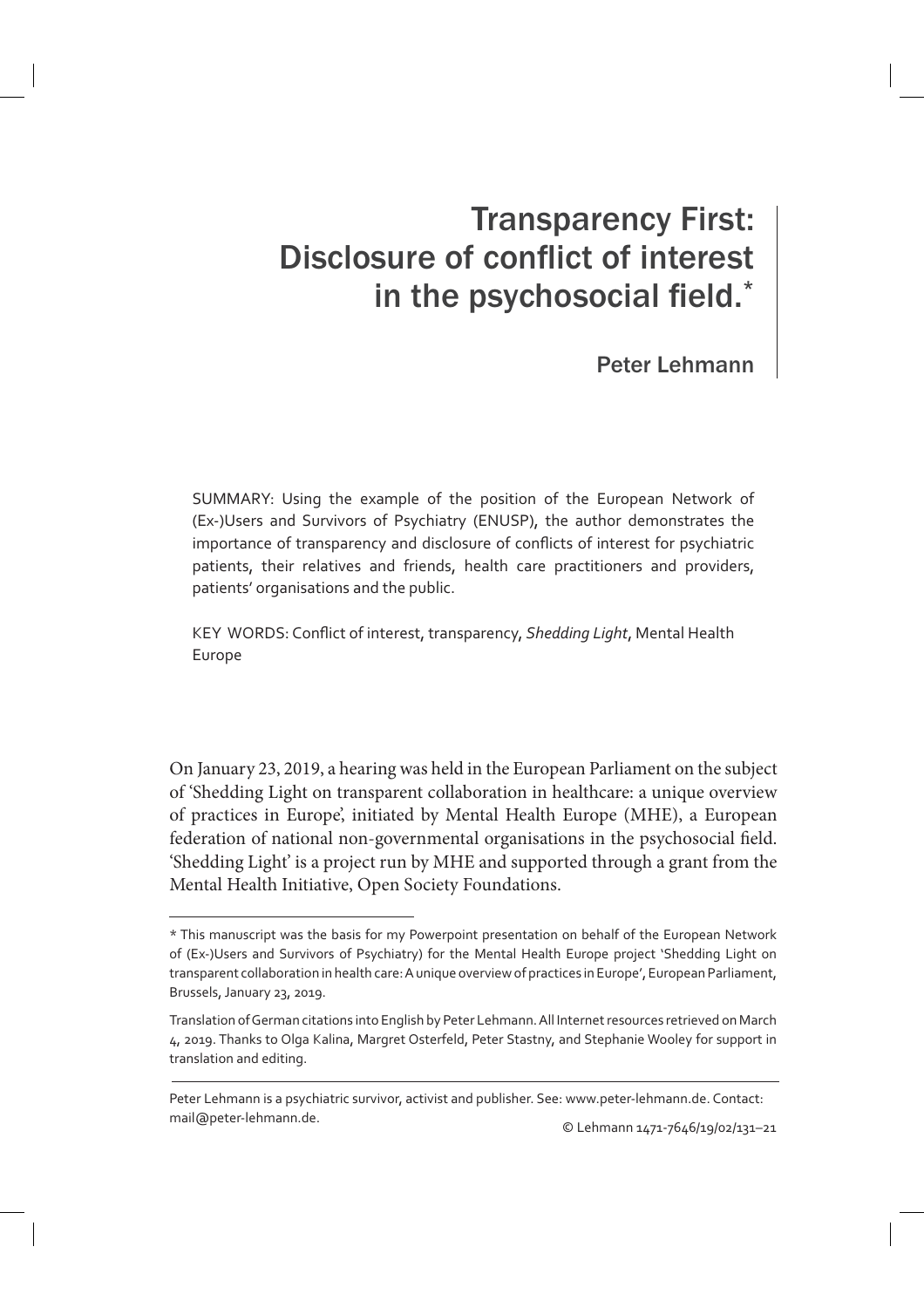# Shedding Light

The main objective of Shedding Light is to raise awareness about the importance of transparency in the field of psychiatry and to encourage the adoption of sunshine and transparency laws across Europe; in other word, to force psychiatric professionals and the pharmaceutical industry to disclose their hidden (and profitorientated) connections:

MHE is concerned by the undue influence of the health industry, especially the pharmaceutical industry, on healthcare since it may bring substantial risks for public health, users of mental health services and patients. This influence can result in altered prescribing behaviour, over-medicalisation, biased research results and Clinical Practice Guidelines, off-label use of medicines and biased reimbursement decisions. (MHE, 2019)

Together with Dainius Pūras (UN Special Rapporteur on the right of everyone to the enjoyment of the highest attainable standard of health), who spoke about 'Transparency and the right to mental health', and Klaus Lieb (Psychiatrist, Mainz University Medical Center), who spoke about 'Conflicts of interest in medical practice and how it may harm patients', Peter Lehmann speaking on behalf of ENUSP, explained the need for Achievement of Full Human Rights and Appropriate Support for People With Mental Health Problems and Psychosocial Disabilities and The right approach to ensure greater transparency of cooperation between the health care industry, HCPs, and HCOs. ENUSP is the only independent federation at European level composed exclusively of and directly representing (ex-) users and survivors of psychiatry, with 32 member organizations and 42 individual members in 26 countries.

For this hearing and based on the MHE desk research phase (Rodzinka et al., 2019), the Board of ENUSP delivered the condensed paper Why transparency in healthcare matters to users and patients (ENUSP, 2019) on the obligation of psychosocial stakeholders to declare potential conflicts of interest and the obligation to disclose transfers of values between the health care industry, health care practitioners (HCPs), and health care organisations (HCOs).

# Transparency in the Work of Organisations

As the ENUSP Board explained, ENUSP has never accepted any contribution of any kind from the pharmaceutical industry. Other organisations may deal with such support differently, but have been called on to support – like ENUSP – the position paper of the European Public Health Alliance (2001) on the independence of patients' organisations. According to this position, all organizations that accept funds from the pharmaceutical industry should, at a minimum, determine an upper limit to the proportion of industry sponsorship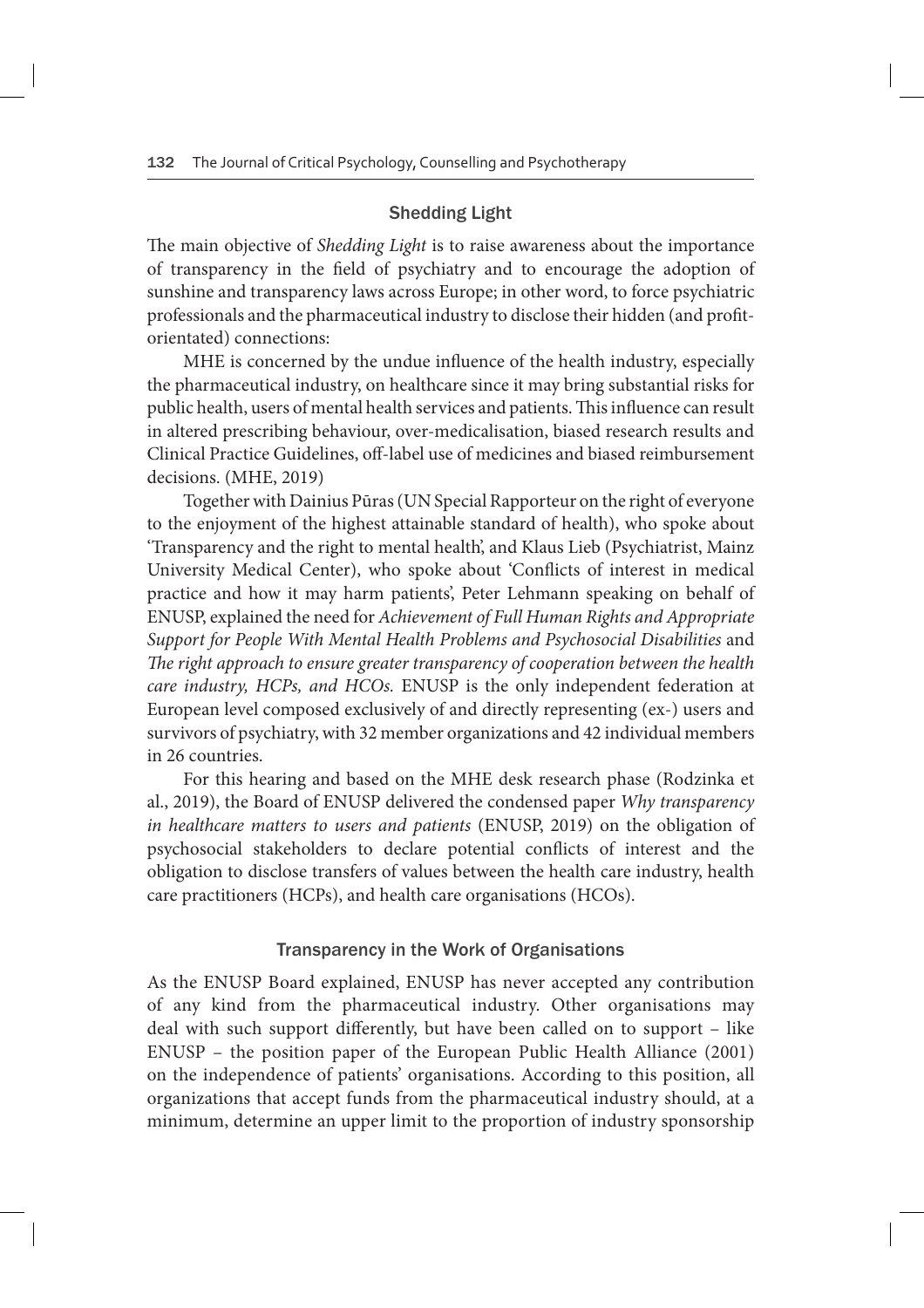and their total income; they should also articulate clearly the role of the sponsoring body in relation to sponsored projects and to the organisation as a whole in their statutes.

# Achievement of Full Human Rights and Appropriate Support for People with Psychiatric Problems

ENUSP has no other commitment than the basic interests of users and survivors of psychiatry: enforcing their full human rights, especially the right to life and bodily integrity; enforcing the right to adequate and effective assistance in case of mental distress of a social, psychosocial or even biological nature, the right to the best medical treatment in case of mental distress that is of a physiological nature, but always based on the Hippocratic Oath (Nil nocere – first, do no harm), safeguarding their civil rights in treatment and rehabilitation on a par with somatic patients and their equal participation in society.

At the 1999 Balancing Mental Health Promotion and Mental Health Care: A Joint World Health Organization / European Commission Meeting in Brussels, among others, these common goals and strategies to advance mental health promotion and care were defined:

- Developing innovative and comprehensive, explicit mental health policies in consultation with all stakeholders, including users and carers
- Development of new non-stigmatising and self-help approaches
- Development of mental health legislation based on human rights, emphasising freedom of choice (World Health Organization / European Commission).

But until now from mainstream HCPs and HCOs, there has not been much support to reach those goals and strategies to advance mental health promotion and care, and there has also not been support from the health care industry. In fact, they have prevented the development of non-medical approaches by propagating and supporting the myth of a chemical imbalance as the main cause for depression and psychosis (Whitaker, 2010). In 2017, Dainius Pūras, the United Nations Special Rapporteur on the Right of Everyone to the Enjoyment of the Highest Attainable Standard of Physical and Mental Health, explained to the UN General Assembly:

However, the field of mental health continues to be over-medicalized and the reductionist biomedical model, with support from psychiatry and the pharmaceutical industry, dominates clinical practice, policy, research agendas, medical education and investment in mental health around the world. The majority of mental health investments in low-, middle- and high-income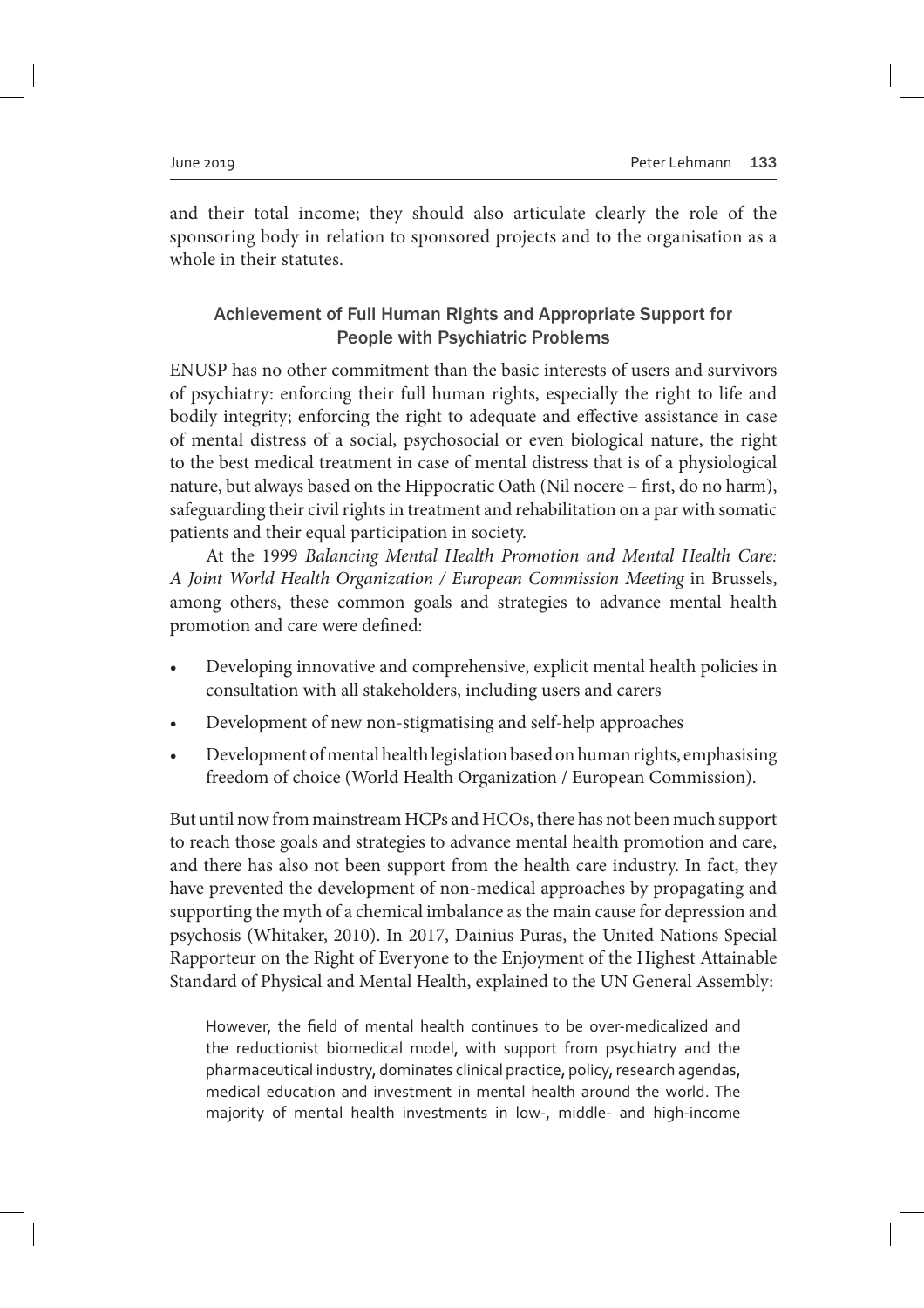countries disproportionately fund services based on the biomedical model of psychiatry. There is also a bias towards first-line treatment with psychotropic medications, in spite of accumulating evidence that they are not as effective as previously thought, that they produce harmful side effects and, in the case of antidepressants, specifically for mild and moderate depression, the benefit experienced can be attributed to a placebo effect. Despite those risks, psychotropic medications are increasingly being used in high-, middle- and low-income countries across the world. We have been sold a myth that the best solutions for addressing mental health challenges are medications and other biomedical interventions. (*Report of the Special Rapporteur*)

The health care industry supported and/or supports not only psychiatric mainstream HCOs in different ways, but also parents' organisations such as European Federation of Associations of Families of People with Mental Illness (EUFAMI), 'patients' organisations like the Global Alliance of Mental Illness Advocacy Networks (GAMIAN-Europe), as well as publishers and journalists, who all receive major consideration, mostly for the promotion of new, patented and expensive drugs and mostly in a untransparent way. A lack of transparency is also very often present in the practice of lobbying parliamentarians internationally and nationally.

GAMIAN-Europe, for example, calls the drug industry funding it receives – their main source of income – in the so-called Transparency Register of the European Union 'other sources' (EU, 2009). The same goes with an increasing tendency for the financial report on their website. In June 2018, information which is no longer available on GAMIAN-Europe's web site disclosed that in 2016-2017, the organization received €152,762.07 from Janssen, Lundbeck, Otsuka, Pfizer, and Shire, an industry funding quote of 70% of their total income. Referring to their 2017-2018 financial report now on line, the total industry related income grew to  $E158,388.93$  (72% of their total income). However, the identity of the drug firms is no longer mentioned here, with simply the information that the full financial report is available at the commercial court of Brussels (GAMIAN-Europe, undated). EUFAMI's situation is similar. They also report the origin of their income in the Transparency Register of the European Union intransparently and speak like GAMIAN-Europe, of 'other sources' (EU, 2016). You have to find these 'other sources' on their website – grants from their collaborating partners Janssen, Lundbeck, and Otsuka (EUFAMI, 2017, p. 22). Both examples document the inadequacy of existing transparency registers and 'self-regulation' systems.

HCPs are supported by transfers of values from the health care industry to influence the development of new diagnoses for the DSM and ICD or to influence guidelines in commissions, to give lectures, write articles or books or give their names as authors and researchers to promote their drugs. These promotions are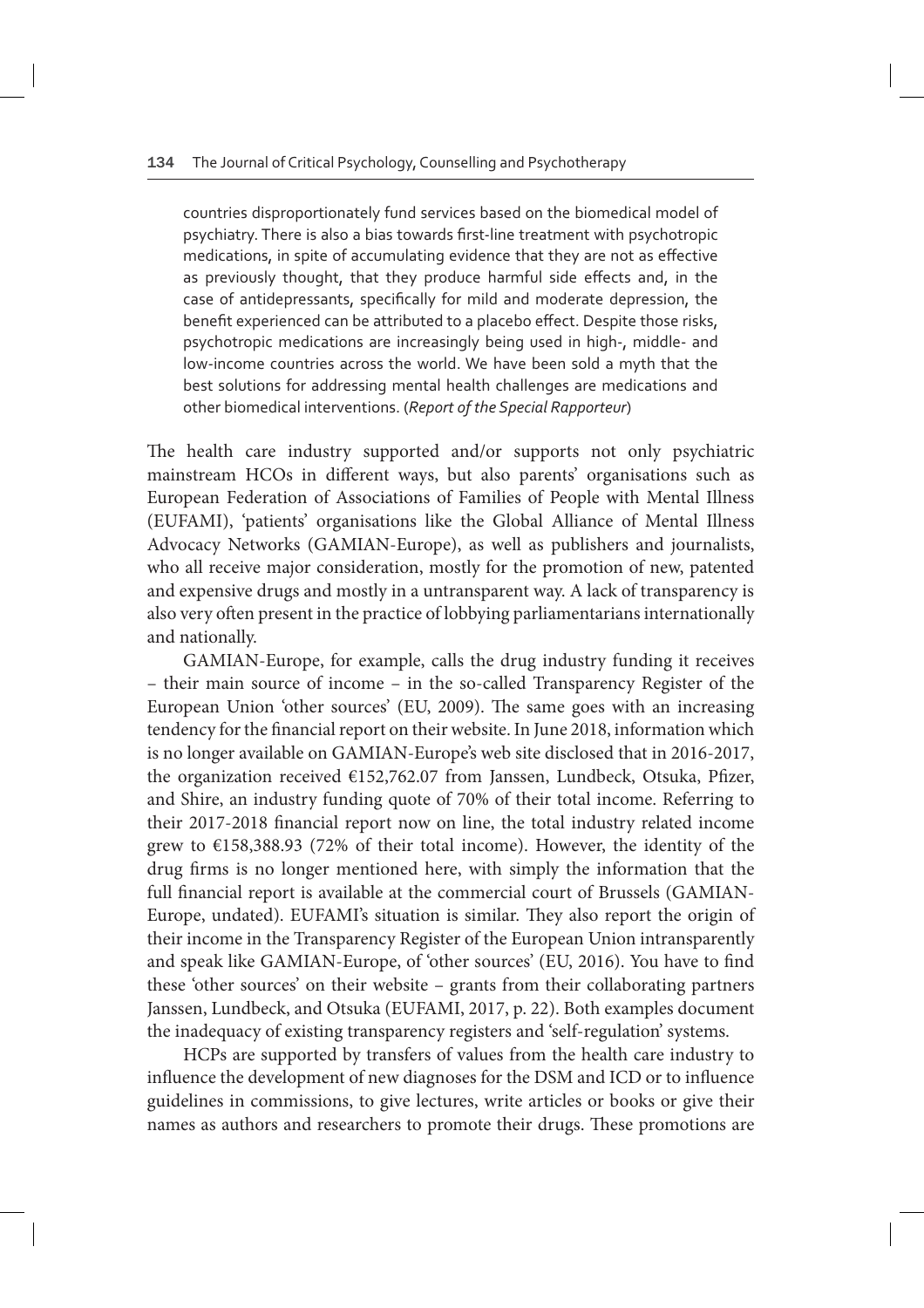often part of extra-occupational education for medical doctors and more or less all such events suggest special expensive substances and high dosages. Other transfers of values also occur with the participation of HCPs in observational phase IV-studies where money is paid for suggesting patients to be included. Even direct participation in drug sales can happen. In general, all these transfers of values happen in a hidden way. The amount of money and the contracts covering those transfers and their purposes are hidden. The health care industry delivers values for psychoeducation; professionals in the psychosocial field use these materials, particularly for administration of neuroleptics, for example. The story told is, the adverse effects of so-called atypical neuroleptics are mild compared with traditional neuroleptics (Lehmann, 2013). Psychiatrists such as Gerhard Ebner (former President of the Swiss Association of Psychiatric Medical Directors, who served also on Janssen Pharmaceuticals' Advisory Board regarding the introduction of Risperdal Consta, the first 'atypical' depot neuroleptic) have clearly stated that newer neuroleptics do not have fewer adverse effects. Regarding the new 'atypical' neuroleptics, he said in 2003:

It is not a case of fewer side-effects, but of different ones which can be just as debilitating even if the patient isn't immediately aware of them. Therefore, patients can be more easily motivated to take these drugs because they no longer suffer instantly and as much from the excruciating dyskinesias/ extrapyramidal side-effects. (p. 30)

There is a lot of literature about these influencers in the health care industry. The efficacy of psychiatric drugs is systematically overestimated, and harm is systematically underestimated (Hengartner, 2017). Some authors even speak of manipulation and corruption (see, for example: Angell, 2004; Perlis et al., 2005; Law, 2007; Weiss, 2008; Olsen, 2009; Fromm & Rickelmann, 2010; Cosgrove & Krimsky, 2012; Virapen, 2012; Gøtzsche, 2013; Gøtzsche, 2015; Ansari & Ansari, 2016; Sheller et al., 2018). Some authors conclude that transparency alone would not solve the problem of manipulation; they suggest that members in committees, panels and other commissions which decide about guidelines, revisions of diagnoses, etc. should be free of all conflicts of interest (Cosgrove et al., 2014). Giovanni Fava from the Department of Psychology at the University of Bologna stated:

The issue of conflicts of interest has brought clinical medicine to an unprecedented crisis of credibility. The situation of psychiatry does not appear to be different from other areas of medicine. (2007, p. 19)

It is self-evident, that no medical treatment is free of risks. But the consideration of the pros and cons, according to the law and the UN Convention on the Rights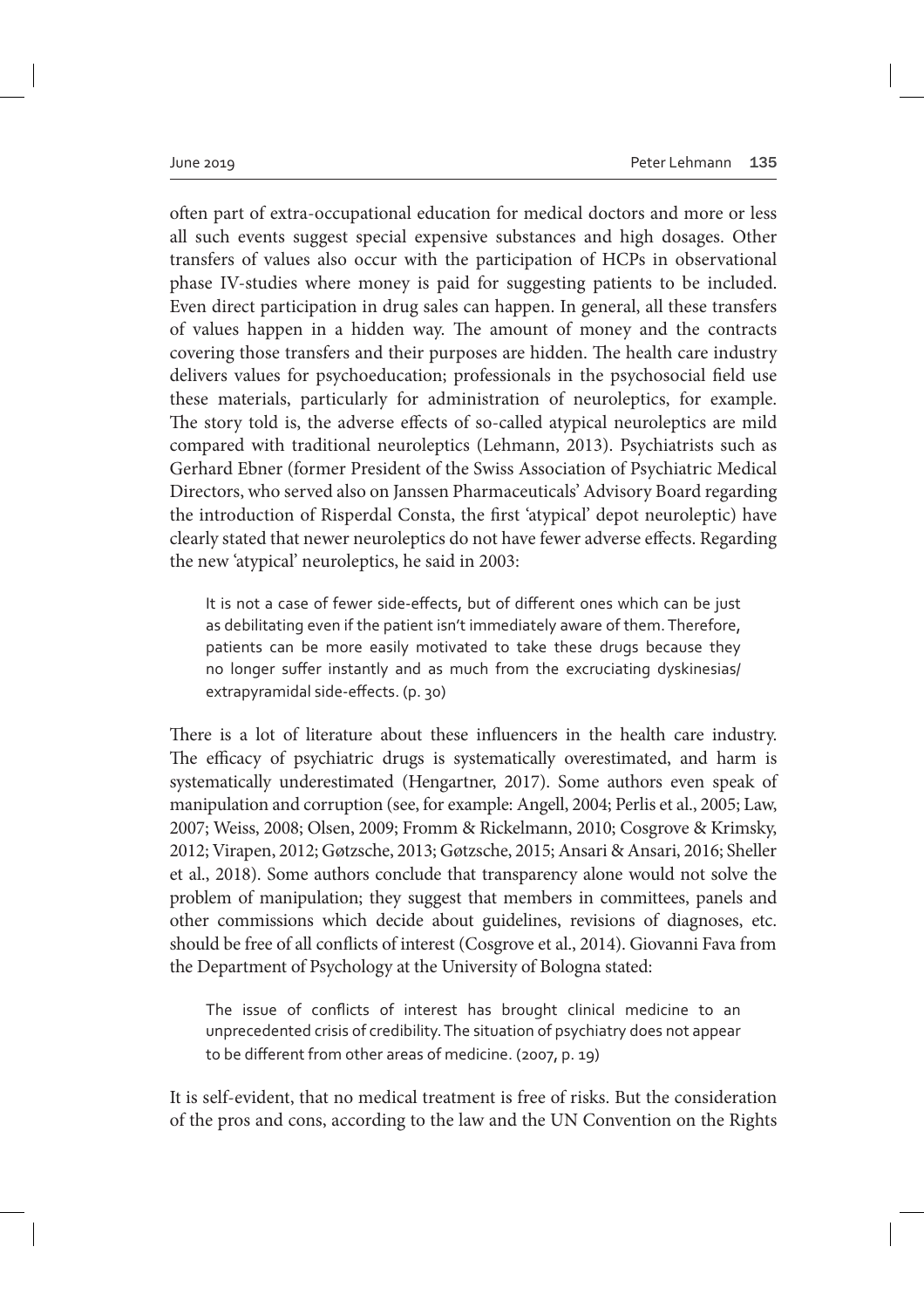of Persons with Disabilities, is the right and responsibility of the patient, after receiving effective information on risks, potential damages and alternatives. This is why full transparency is needed. As an example of how information can look if developed free from the influence of drug companies, it is worth mentioning the recent innovative and successful project in the German Federal State Rhineland-Palatinate (RLP). Patient information leaflets used in Germany (where no regulations exist on the disclosure of conflicts of interest) have always been published or sponsored by the pharmaceutical industry and completely biased. These new information brochures now include risks and damages, and alternatives currently available even in ordinary psychiatric wards. Withdrawal problems and critical information sources are mentioned as well, and the State of RLP provided financial support to this project (NetzG-RLP, 2018a, 2018b). The health care industry and collaborating HCPs, however, had failed to deliver balanced information sheets on their products.

The interests of drug companies are first of all the interests of their shareholders; if the management of drug firms was first of all working in the interests of patients, they would probably lose their jobs sooner or later. Supporting alternatives beyond psychiatry that de-emphasise psychopharmacology could lower sales rates and share values. Up until now, no company has been prepared to take such a risk.

### Need for Unrestricted Transparency

Within ENUSP, assessing the administration and taking of products of the pharmacological industry is a controversial issue; people are different. Some are adamantly against taking psychiatric drugs based on the knowledge of their effects or previous experience and others find drugs helpful at certain points. Either way, some individuals demand easy access to financial compensation when their health is damaged by products of the pharmacological industry, a right to support even when they refuse to take psychotropic drugs, and appropriate alternative nonpsychiatric support (Lehmann, 1997).

But over all, for ENUSP the reduced life expectancy of persons who have received serious psychiatric diagnoses (such as 'schizophrenia', 'bipolar disorder', 'major depression', and 'personality disorder') is a vital issue to address. In particular, people diagnosed with schizophrenia (and treated for such) have a risk of dying on average twenty-two years earlier than others in Europe.

There is a major public health risk with large-scale dissemination of psychiatric drugs whose so-called side-effects often are hidden or downplayed. Adverse effects of drugs is the main cause of death following inappropriate prescriptions according to the European Commission, but, more importantly, also following prescriptions based on diagnostic manuals and according to publications in the medical literature.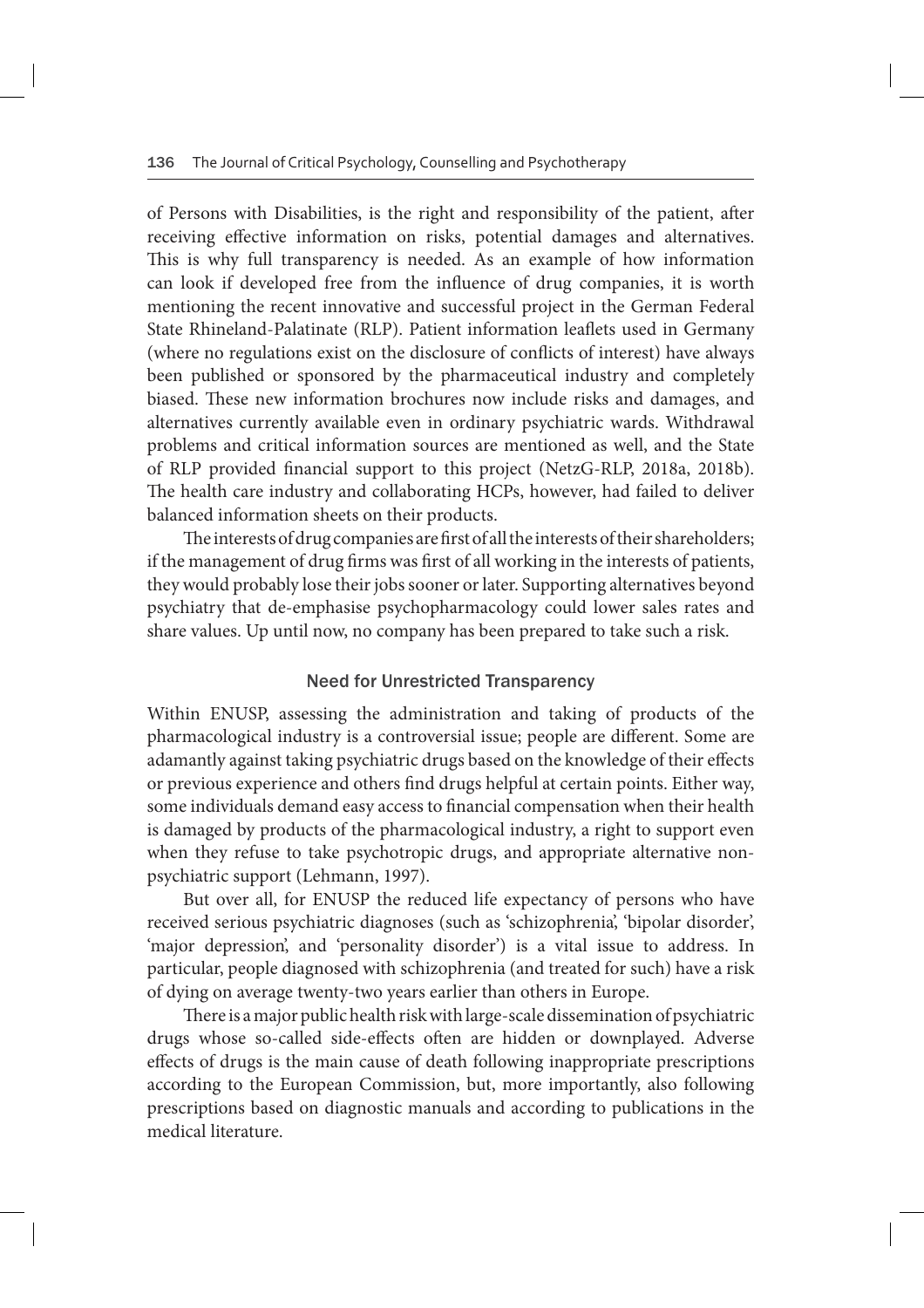Adverse effects can occur independently of diagnosis or drug dosage. Neuroleptics, for example, can produce changes in the brain structure and liver mitochondria even in 'therapeutic doses', in low doses and after shortterm administration. The same applies to dystonic disorders, Parkinsonian disorders, tardive dyskinesia, hyperthermia, disorders of the pancreas hormone system, elevated prolactin levels which are associated with sexual disorders and neoplasm in the mammary glands, agranulocytosis, tachycardia, circulatory insufficiency, systemic allergic reactions, and depression with suicidality (see Lehmann, 2019a).

To complicate the matter, it is still not possible to predict how a psychiatric drug might work in an individual patient. In 1964, Heinrich Kranz, a former President of the German Society for Psychiatry and Neurology, confessed that his profession has

... learned that, at therapeutically flawless and even low doses, harmful concomitant effects and potentially lethal outcomes can occur - due to still largely unknown individual dispositions or other complicating factors that we hardly survey. (p. 201)

But in its 2012 newsletter Choices in Recovery, Janssen Pharmaceuticals, Inc. commented on the increased mortality rate in psychiatric patients, acknowledging that

[r]esearch has shown that the life expectancy for people living with a serious mental health condition is, on average, 25 years shorter than the general population. Heart disease, diabetes, respiratory diseases, and infectious diseases (such as HIV/AIDS) are the most common causes of death among this population.

However and perhaps understandably, the company failed to accept a connection with the drugs it produces and sells, although heart disease, diabetes, respiratory diseases and infections due to a weakened immune system are well-known adverse effects of their drugs and may occur very often.

Numerous other research has shown a clear link between psychiatric drugs (especially neuroleptics) and reduced life expectancy (see, for example, Newman et al., 1991; Ösby et al., 2000; Colton & Manderscheid, 2006; Manderscheid, 2006, 2009; Weinmann et al., 2009; Aderhold, 2010; Chang et al., 2011; Laursen et al., 2012; Tenback et al., 2012; Ringen et al., 2014; Walker et al., 2015). Some researchers with links to the pharmaceutical industry like Jari Tiihonen from the Department of Forensic Psychiatry at the University of Eastern Finland in Kuopio and colleagues however have tended to deny such links. They stated that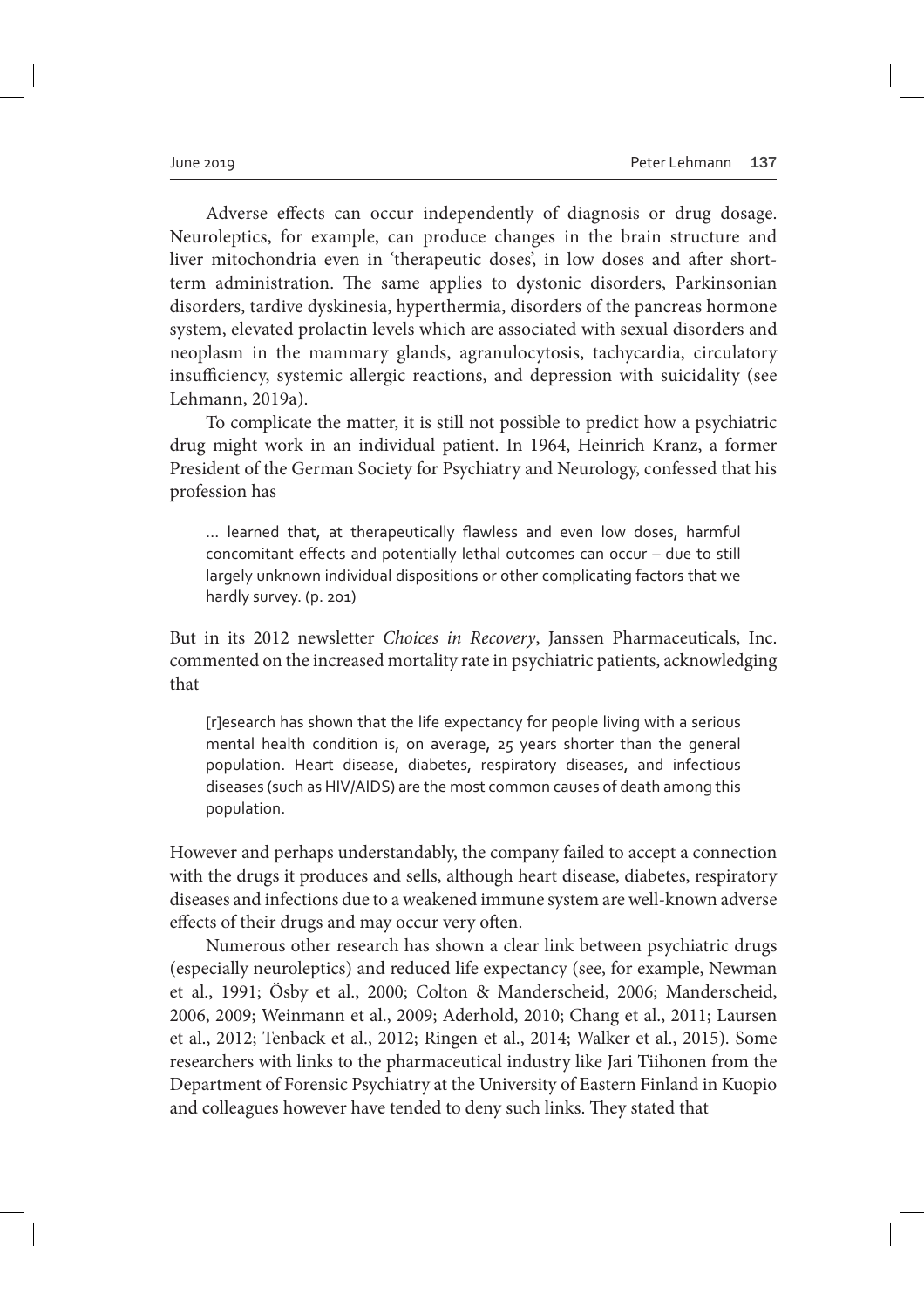[i]n patients with one or more filled prescription for an antipsychotic drug, an inverse relation between mortality and duration of cumulative use was noted. (2009, p. 620)

In a declaration on conflicts of interest two years later, Tiihonen had to disclose:

Dr. Tiihonen has served as a consultant to Lundbeck, Organon, Janssen- Cilag, Eli Lilly, AstraZeneca, Hoffmann-La Roche, and Bristol-Myers Squibb and has received fees for giving expert opinions to Bristol-Myers Squibb and GlaxoSmithKline and lecture fees from Janssen-Cilag, Bristol-MyersSquibb, Eli Lilly, Pfizer, Lundbeck, GlaxoSmithKline, and AstraZeneca. (Tiihonen et al., 2011, p. 608)

Comparable statements were made by Hans-Jürgen Möller, Chair of the Psychiatric University Clinic in Munich and then also Chair of the World Psychiatric Association's Section on Pharmacopsychiatry, and by Harold Sackeim from the Department of Psychiatry at Columbia University's College of Physicians and Surgeons in New York City. Although the question of whether there is dependence on neuroleptics is highly controversial, and some high-ranking psychiatrists, such as the former President of the German Psychiatric Association, Rudolf Degkwitz, have spoken since the 1960s of a significant risk of dependence (cf. Lehmann, 2018; Kaufmann & Lehmann, 2019), Möller claimed:

Compared to benzodiazepines, neuroleptics have the great advantage that they do not lead to dependence. The very problem that makes the use of benzodiazepines so questionable does not arise at all. (p. 386)

Nearly a quarter of a century later, in a declaration of conflicts of interest, he disclosed that he received research funding or is or has been a member of the Advisory Board or has received fees for presentations by AstraZeneca, Bristol-Myers Squibb, Eisai, Eli Lilly, GlaxoSmithKline, Janssen Cilag, Lundbeck, Merck, Novartis, Organon, Pfizer, Sanofi-Aventis, Sepracor, Servier and Wyeth. (Möller, 2009). Sackeim is in a similar situation. Referring to the administration of electroshock and its 'benefits', Sackeim claimed its general life-prolonging effect – contrary to psychiatric publications on dangerous electroshock effects, such as cerebral haemorrhage, status epilepticus, accumulation of fluid in the lungs and respiratory arrest, a five-fold increase in suicide rate in the week following electroshock, life-threatening heart rhythm and blood pressure disorders, pneumonia due to aspiration of external substances into the lungs, complications of lung function (e.g. asthma attacks) or embolisms (cf. Lehmann, 2017, pp. 125– 151; Lehmann, 2019b; Heim et al., 2019). Sackeim postulated: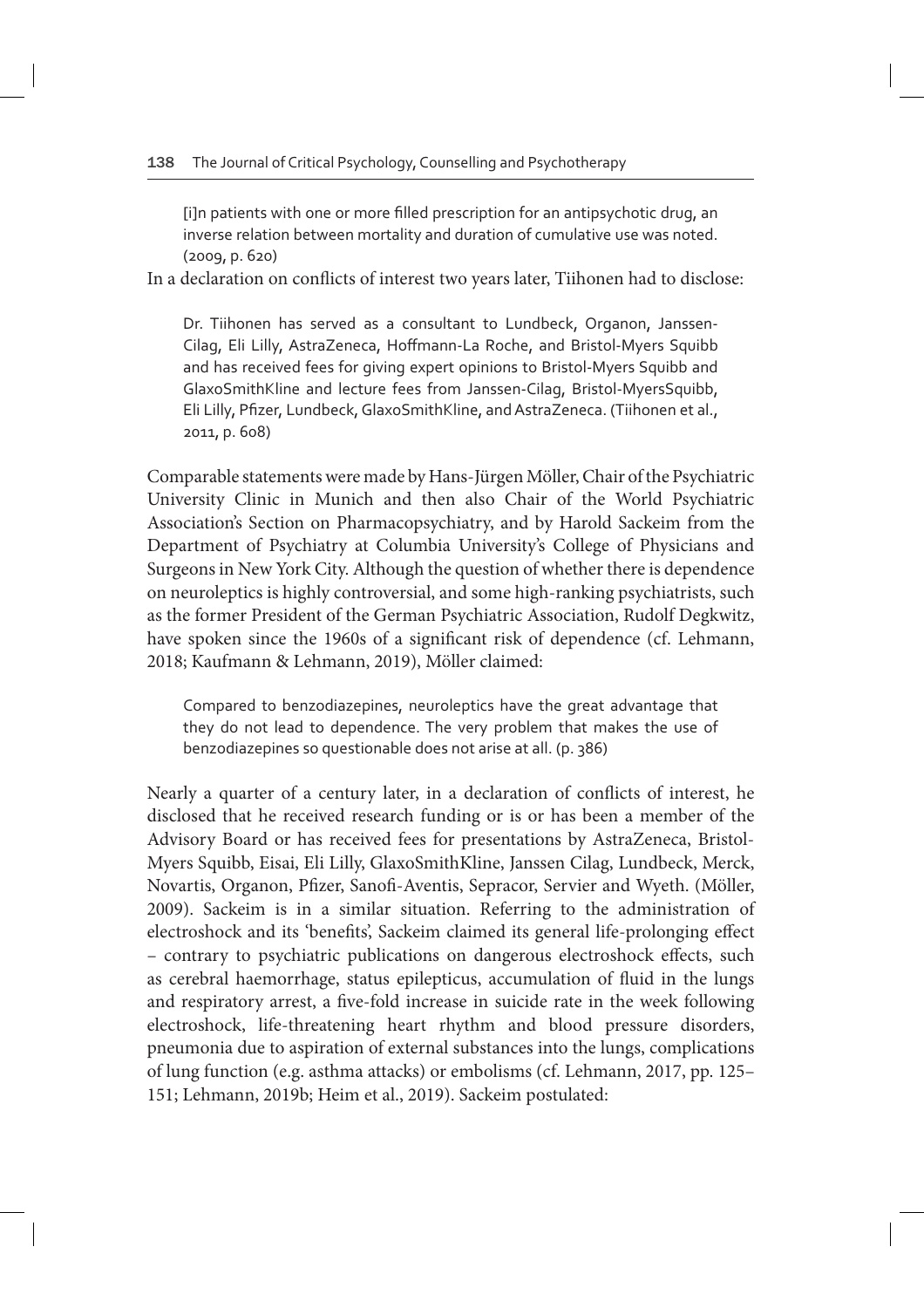Several long-term follow-up studies have suggested that patients who receive ECT have reduced mortality of all causes relative to non-ECT control patients. (2017, p. 779)

In his disclosure of conflict of interest, this doctor had to concede:

Dr. Sackeim has served as a consultant for LivaNova (vagus nerve stimulation), MECTA Corporation (electroconvulsive therapy), and Neuronetics (transcranial magnetic stimulation). In the past, he has also consulted with or received research support from the brain stimulation companies Brainsway, Cyberonics, Cervel Neurotech/NeoStim, Magstim, NeoSync, and NeuroPace and from the pharmaceutical companies Cambridge Neuroscience, Eli Lilly and Company, Forest Laboratories, Hoffman-La Roche, Interneuron Pharmaceuticals, Novartis International, Pfizer, Warner-Lambert, and Wyeth-Ayerst. He is the originator of magnetic seizure therapy and is the inventor on a nonremunerative patent for focal electrically administered seizure therapy. He is also the inventor on a nonremunerative pending patent on titration in the current domain as a method for seizure threshold determination in electroconvulsive therapy. (ibid, p. 780)

Knowing the transfers of values between the health care industry and Dr. Tiihonen or Dr. Sackeim, who postulated respectively that there is a correlation between polypharmacy and dose levels of neuroleptics or electroshock and the prolongation of life expectancy, people can form their independent opinion as to the credibility of such surprising statements.

Even considering the point of view that reduced life expectancy has nothing to do with the adverse and often toxic effects of psychiatric drugs, patients should have full access to all possible information about adverse effects. As demanded by Marina Langfeldt (2017), former senior public prosecutor at the Zweibrücken public prosecutor's office (Germany), regarding the enormous risks and damages in particular of newer antidepressants and neuroleptics (Lehmann, 2017), this information should include unlimited access to specialists' information for patients not only in Switzerland, as is the case today, but also in EU member states. To assess the risks of psychiatric drugs, patients and their confidants should have unlimited access to results of studies and reports on adverse effects on all levels, even if not published (Hengartner, 2019). Access to information sheets on risks and damages of psychiatric drugs and electroshock, as well as alternatives beyond these measures should also be available for patients with intellectual problems or disabilities. The same goes for people coming from abroad, such as the pilot project mentioned in RLP to provide information on neuroleptics (NetzG-RLP, 2018c) and antidepressants (NetzG-RLP, 2018d). In a modern Europe, this information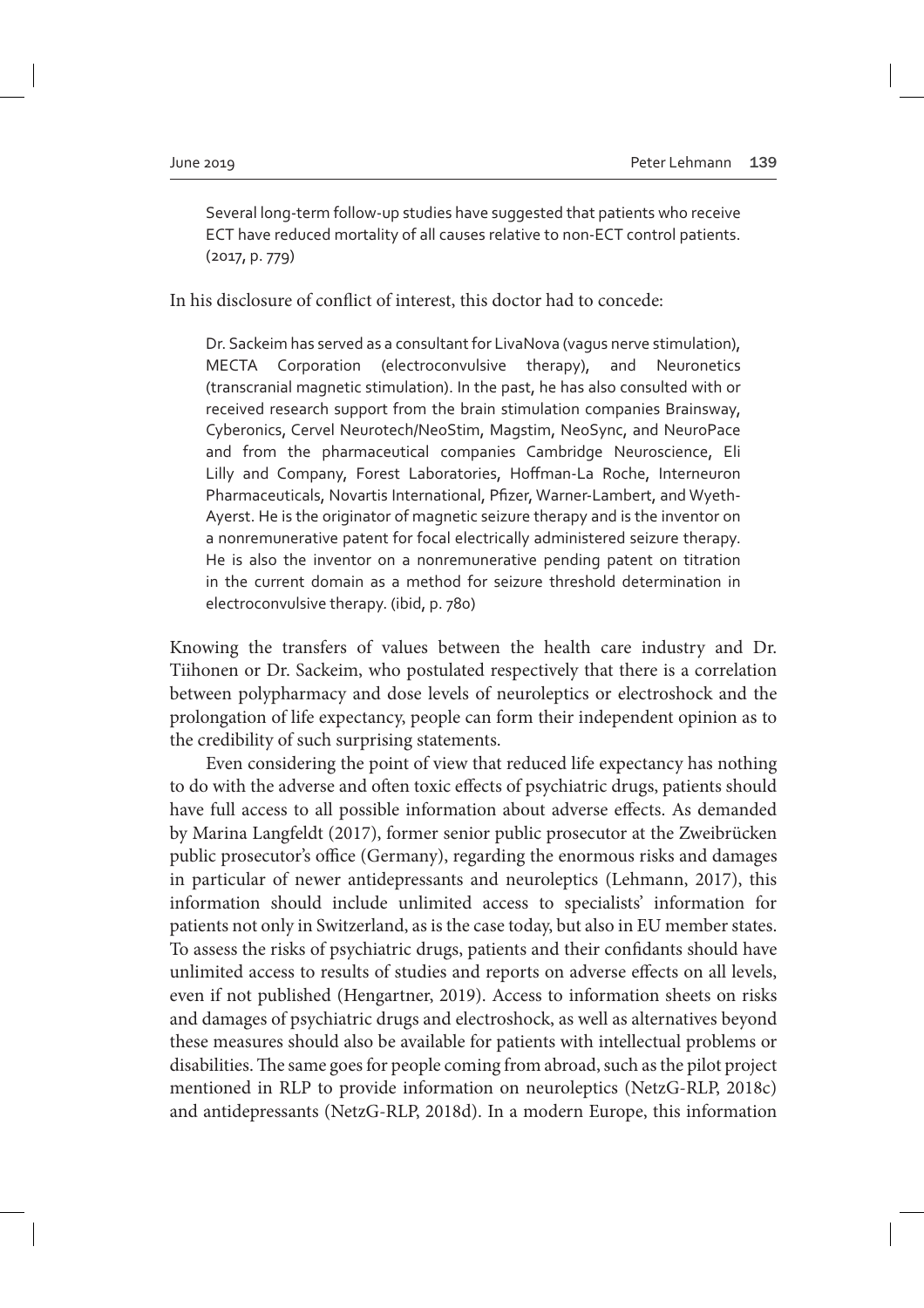is also expected in national clinics for people in several foreign languages (NetzG-RLP, 2018e). To assess the independence of HCPs, all people should be able to have unlimited information on the transfers of values between the health care industry and HCPs. The same goes for HCOs also, including patients' organisations. There are organisations, calling themselves 'patients' organisations', but which were founded by the pharmaceutical industry, receiving major financing from them and accepted as advisors by the European Commission. The same is true for organisations of relatives and friends (see Lehmann, 1996, 2009, 2010; Keller, 2005a, 2005b).

Transparency would allow all stakeholders to build an independent opinion about statements coming from HCPs and HCOs once information on the transfers of values between them and the health care industry is readily available. It would enhance the chances for compensation of people who have been damaged by products of the health care industry. In case of a deadly outcome of treatment, there would be a better chance for compensation to the bereaved ones. Monitoring and prevention systems could be improved if transparency is enforced.

## Mistrust in the Health Care System?

The demand for full transparency on all levels is no product of ignorance, mistrust, paranoia, mental disease or conspiracy theory, but is based on the experiences of the lack of transparency and manipulation mentioned above. The result of this is often anything but the best attainable mental health. One of many examples are the thousands of cases of chronic diabetes which occurred after the drug firm Eli Lilly did not disclose their knowledge about diabetes as an adverse effect of their psychiatric drug olanzapine (marketed as Zyprexa and many other names, from Aedonto Ofertato Zyrepin). Due to the lack of information about these risks and damages, which affected many patients, the drug firm in 2005 finally paid \$690,000,000 in the USA to settle claims of patients who had received Zyprexa and developed chronic diabetes (Associated Press, 2005; PsychRights, 2006). Here in Europe, class actions are very rare and most often not allowed in this field of health care making it difficult for consumers to take action.

Cooperation with drug firms that perform good research and produce good products should not be a problem in principle. This should be the case for HCOs and HCPs, including organisations of users and survivors of psychiatry. To provide meaningful involvement of users and survivors of psychiatry in all aspects of psychiatric drug issues – especially registration and monitoring of psychiatric drugs – they must be involved in ethics committees, licensing processes, in providing guidelines, and decision-making about effectiveness and reimbursement of costs. Where such conditions do not exist, independent and user/survivor-controlled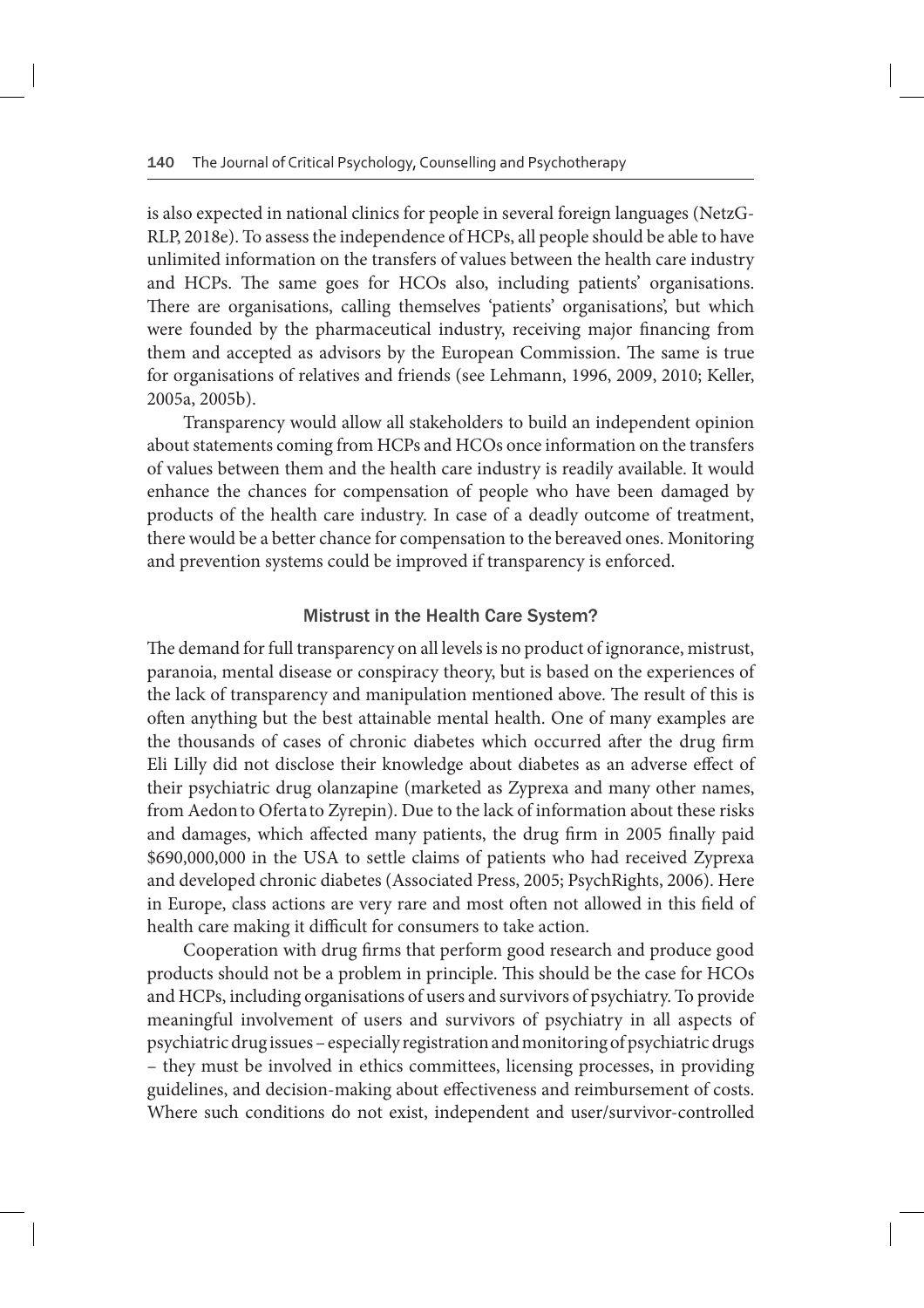research is needed on the best way to achieve independent and user/survivorcontrolled education and independent and user/survivor-controlled information about the effects of psychiatric drugs and relevant training programmes must be designed (Lehmann, 2005).

It should also be self-evident, that the health care industry gets paid for their products. On the other hand, intransparency leading to false information for the public, HCPs and HCOs can have a catastrophic outcome, particularly for the most vulnerable stakeholders: the patients, and here particularly, psychiatric patients. They are damaged, they can even lose their health and life. And they will lose their trust in HCPs and HCOs. As a result, they will deny medical assessment and treatment even if it is necessary and perhaps life-saving. HCPs will lose their credibility, and finally the drug firms will lose their credibility, which is already more and more the case and cannot be in their interest. In the end, the public will be full of mistrust because there is the suspicion of conflict of interest. This would be the result if the transfer of values is kept as hidden as it currently is.

For enlightened and self-confident citizens of the 21<sup>st</sup> century, transparency at all levels of life should be obvious, particularly for patients, whether in the somatic or in the psychiatric field. Seven decades worth of a chance to develop rules of self-regulation by the health care industry now make strong regulations necessary.

# The Right Approach to Ensure Greater Transparency of Cooperation Between the Health Care Industry, HCPs, and HCOs

As a consequence of the previous remarks, the approach to ensure greater transparency of cooperation between the health care industry, HCPs, and HCOs, cannot be stressed enough. Even if national states can develop their own regulations, a European regulation for the strongest transparency possible would be an encouraging signal for all political parties, HCOs and HCPs to develop meaningful regulations in their national states and in their organisations. The EU Commission and other EU agencies could set a starting point and deny funding of HCPs and HCOs which have a demonstrated conflict of interest, at least as long as they do not adopt and implement serious conflict of interest policies and strengthen disclosure policies.

In 2009, the US-American Institute of Medicine (IOM; now called the National Academy of Medicine – a non-profit and non-governmental organisation) published recommendations about conflict of interest in medicine. These recommendations cover many aspects of medical research, education, and practice as well as both individual and institutional financial relationships. Many of their proposals, published by Robert Steinbrook (2009), national correspondent for the New England Journal of Medicine, ENUSP adopted verbatim in their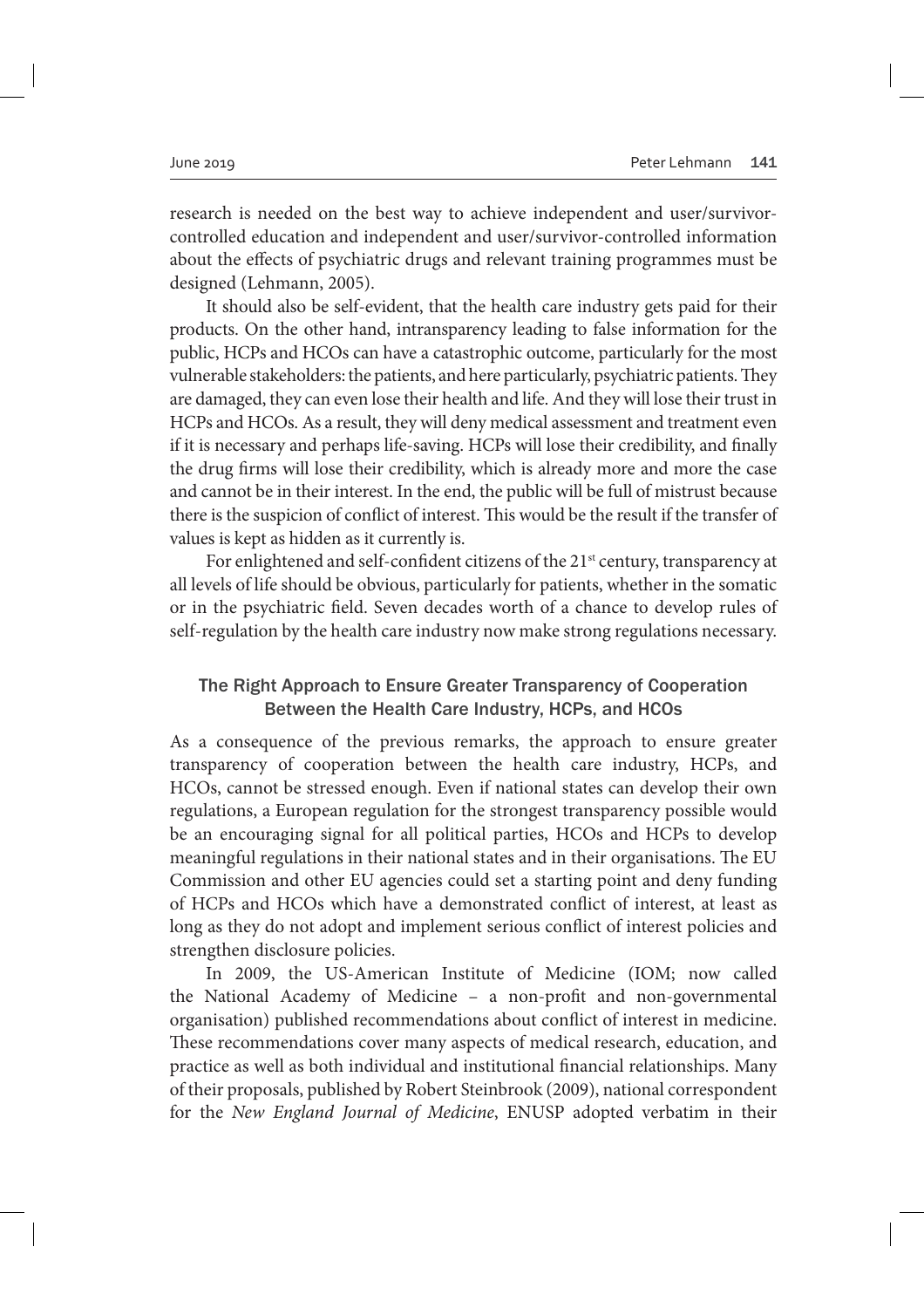recommendations. (The directly cited passages are not specially marked.) The following list is based on Robert Steinbrook's Overview of IOM Recommendations about Conflict of Interest in Medicine, but supplemented with some of my own proposals and with the position of the European Public Health Alliance from 2001 about the independence of patients' organisations:

- Institutions engaged in medical research and education, clinical care, and the development of clinical practice guidelines should adopt and implement conflict of interest policies and strengthen disclosure policies. They and other interested organizations (such as accrediting bodies, health insurers, patients' groups inclusively users and survivors of psychiatry, medicine publishers, medicine journalists, and government agencies) should standardize the content, formats, and procedures for the disclosure of financial relationships with the drug and electroshock industry. All organizations that accept funds from the pharmaceutical and electroshock industry should determine an upper limit to the proportion of industry sponsorship and their total income. They should also articulate clearly the role of the sponsoring body in relation to sponsored projects and to the organisation as a whole in their statutes.
- Parliaments should create national programs that require pharmaceutical, medical device, and biotechnology companies and their foundations to publicly report payments to HCPs and other prescribers, biomedical researchers, health care institutions, professional societies, patient advocacy and disease-specific groups, providers of continuing medical education, foundations created by any of these entities, medical publishers, and medical journalists. Until the parliaments act, companies should voluntarily adopt such reporting.
- Academic medical centers, research institutions, and medical researchers should restrict participation of researchers with conflicts of interest in research with human participants. Exceptions should be made public and occur only if a conflict-of-interest committee, where representatives of patients' organisations, which do not have conflicts of interest relevant to the activities of the institution, are meaningful involved, determines that an individual's participation is essential for the conduct of the research and if there is an effective mechanism for managing the conflict and protecting the integrity of the research.
- Academic medical centers, teaching hospitals, faculty members, students, residents, and fellows should reform relationships with industry in medical education. These institutions and professional societies should provide education on conflict of interest.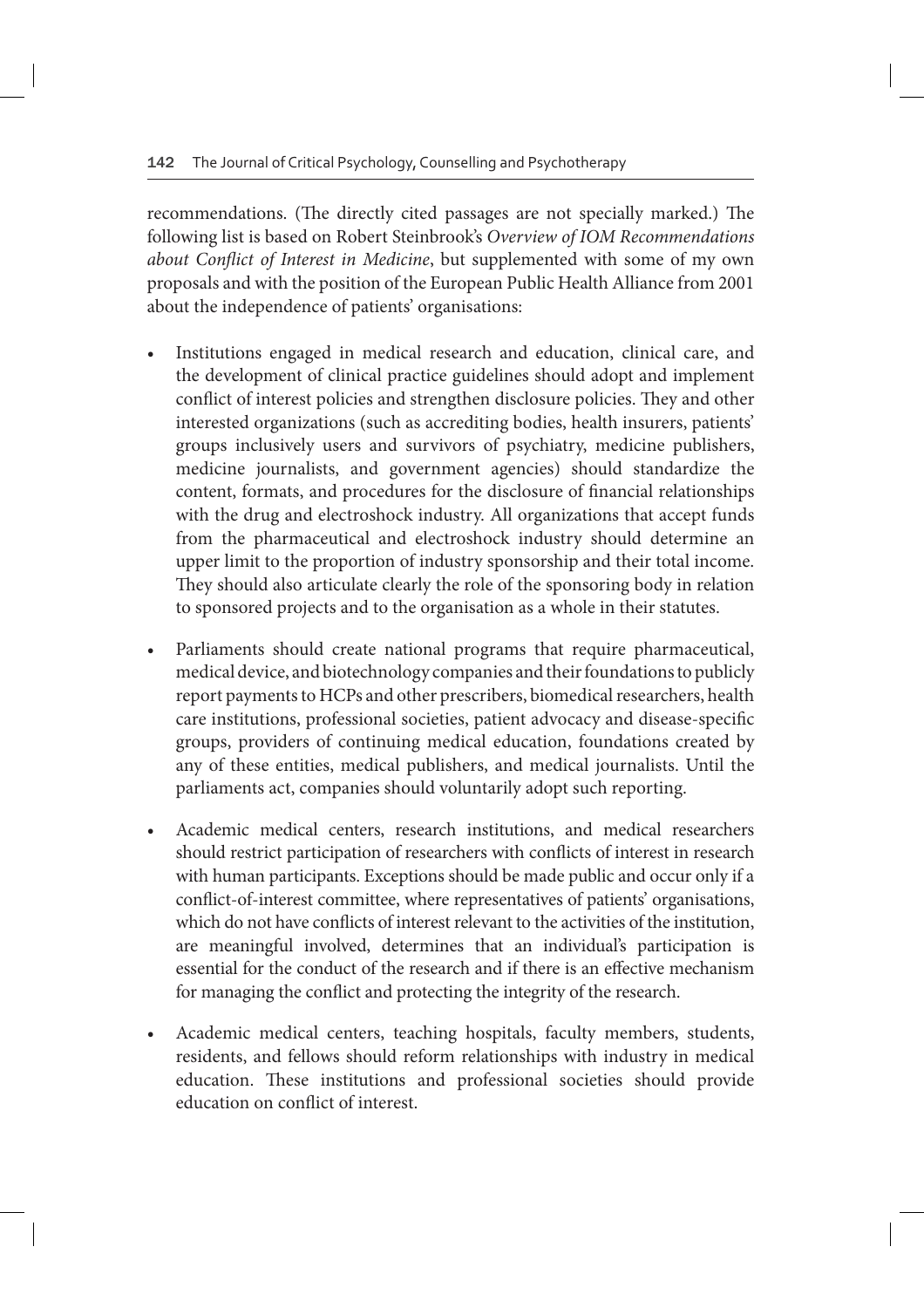- The organizations that created the accrediting program for continuing medical education and other interested groups should reform the financing system so that it is free of industry influence, enhances public trust in the integrity of the system, and provides high-quality education.
- Physicians, professional societies, hospitals, and other health care providers should reform physicians' financial relationships with industry. The same standards should apply to community physicians, medical school faculty, trainees, medical publishers, and medical journalists. They all should forgo all gifts and other items of material value from pharmaceutical, medicaldevice, and biotechnology companies, accepting only payment at fair market value for a legitimate service in specified situations. Physicians should not make educational presentations or publish scientific articles that are controlled by industry or contain substantial portions written by someone who is not identified as an author or who is not properly acknowledged. Physicians should not meet with pharmaceutical and medical device sales representatives except by documented appointment and at the physician's express invitation and should not accept drug samples except in certain situations for patients who lack financial access to medications. Until institutions change their policies, physicians, trainees, medicine publishers, and medicine journalists, should voluntarily adopt these recommendations as standards for their own conduct.
- Medical companies and their foundations should reform interactions with physicians – for example, by instituting policies and practices against providing physicians with gifts, meals, drug samples (except for use by patients who lack financial access to medications), or other similar items of material value and against asking physicians to be authors of ghost-written materials. Consulting arrangements should be for necessary services, documented in written contracts, and paid for at fair market value. Companies should not involve physicians and patients in marketing projects that are presented as clinical research.
- Groups that develop clinical practice guidelines should restrict industry funding and conflicts of panel members. Various entities, including accrediting and certification bodies, formulary committees, health insurers, and public agencies should create incentives for reducing conflicts in clinical practice guideline development. Existing practice guidelines which were written by participation of HCPs and HCOs in conflict of interest, should be worked over at once by HCPs and HCOs that do not have conflicts of interest relevant to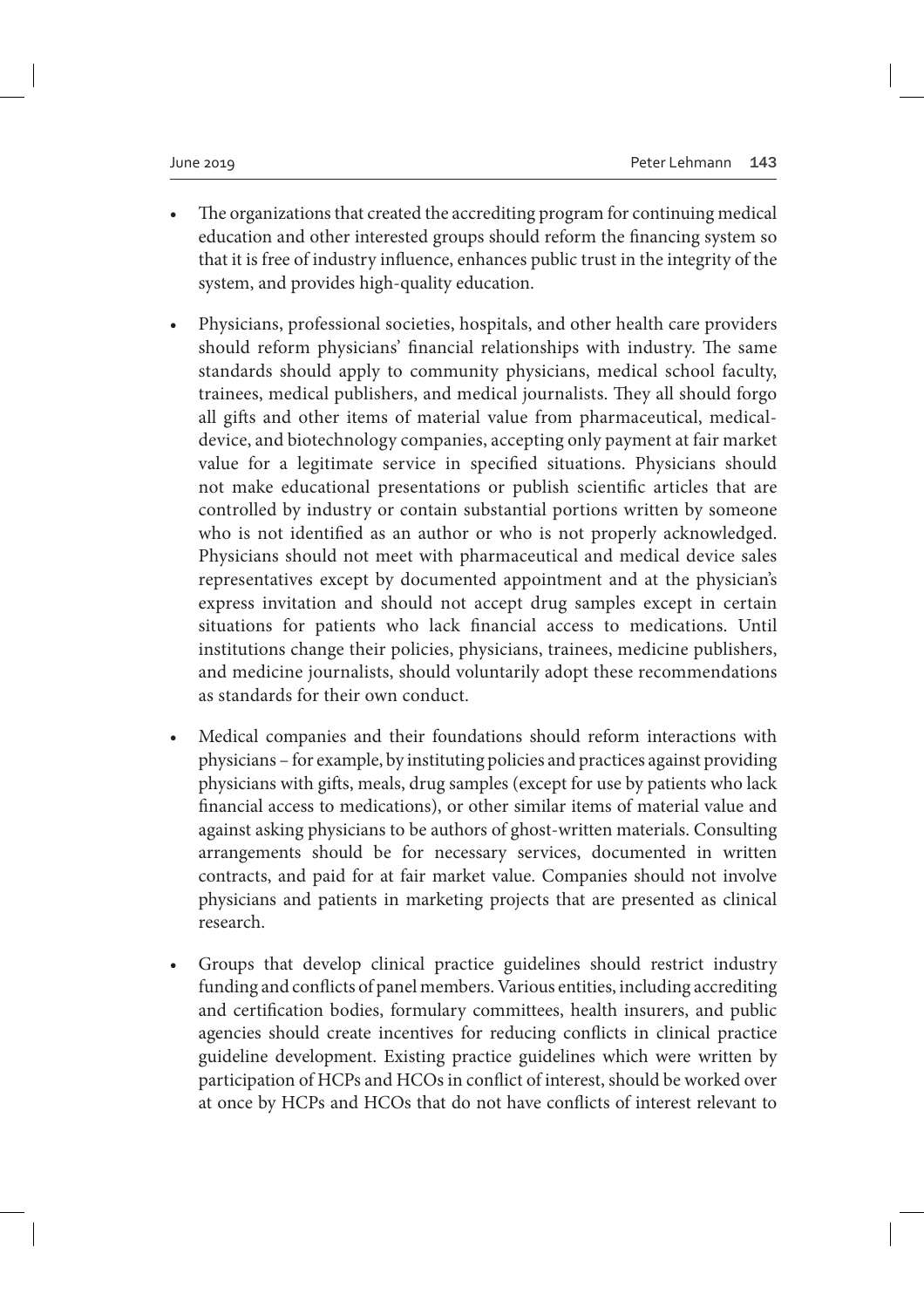the activities of the institution. It would be a strong signal by the health care industry if they would take over the costs for developing and publishing the new, independent guidelines.

- The governing bodies of institutions engaged in medical research, medical education, patient care, or guideline development should establish their own standing committees on institutional conflicts of interest that have no members who themselves have conflicts of interest relevant to the activities of the institution.
- The National Institutes of Health should revise federal regulations to require research institutions to have policies on institutional conflicts of interest, including the reporting of identified institutional conflicts of interest and the steps that have been taken to eliminate or manage such conflicts, and also to have a meaningful involvement of representatives of patients' organisations free of conflict in interest in the design, execution, evaluation and publication of the research.
- Oversight bodies and other groups should provide additional incentives for institutions to adopt and implement conflict-of-interest policies, such as by publicizing the names of institutions that have instituted the recommended policies and those that have not.
- Departments of Health and Human Services and their agencies should develop and fund research agendas on conflict of interest.
- There should be common online data bases on conflicts of interest free and easily accessible in all languages based on a template nationally.

Referring to the American philosopher and cognitive scientist Noam Chomsky (2005) from the Massachusetts Institute of Technology in Boston, Giovanni Fava explained the need to defend intellectual freedom and to overcome the dependence from the health industry by an holistic approach:

The problems caused by the increasing financial ties between the pharmaceutical industry and researchers and clinicians can be addressed only by a complex effort encompassing both the establishment of lines of support of independent researchers who are free of substantial conflicts of interest and better disclosure policies and conduct requlations as to financial ties. Such effort requires a bold shift from current, largely inadequate strategies. In the long run it may entail, however, substantial advantages to patients, clinicians, researchers, the health industry and the civil society at large. (2007, p. 19)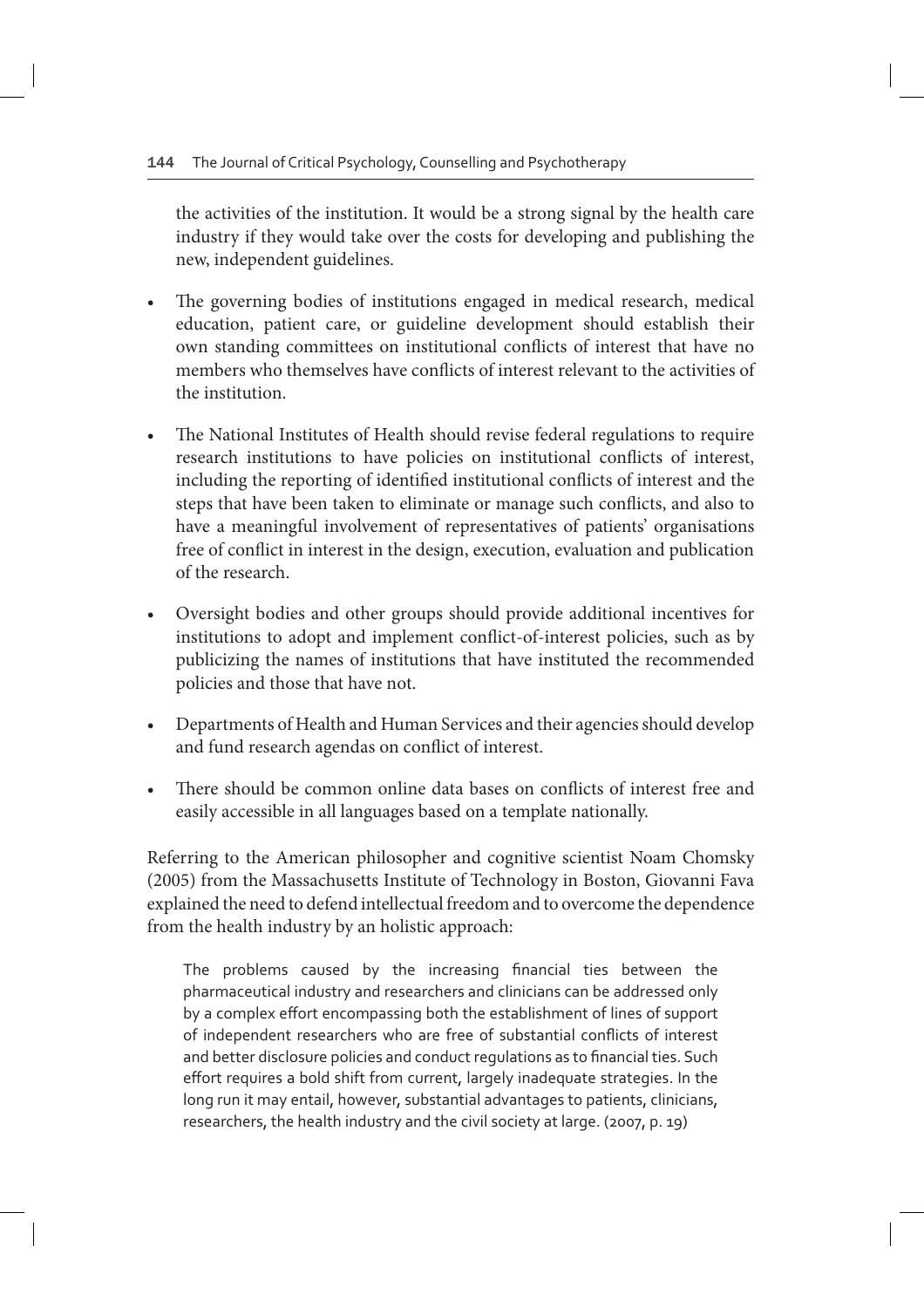Furthermore, HCPs and HCOs which fail to disclose their conflicts of interest in a correct and complete form should in addition to other measures, be forced by law, to pay money comparable to their profits in a fund controlled by patient organisations that do not have conflicts of interest for support in recovery from treatment damages and for support in withdrawal of drugs in case of dependence, withdrawal and reduction problems.

Reiner Ott, Board member of the German Federal Organisation of (ex-) Users and Survivors of Psychiatry (BPE), responded when asked for his opinion on transparency in the psychosocial field:

If clinics or doctors openly disclosed their conflicts of interest, their connections or non-connections with the pharmaceutical industry, then I would develop trust faster and easier than if I have no information about those connections at all. For me, the situation is similar to the control lobbies have over politicians. (2019)

Although yet to have binding force, the Association of the British Pharmaceutical Industry has developed together with National Voices, a coalition of health and social care charities in England, a remarkable guide to collaboration between charities and pharmaceutical companies. 'Transparency, including the disclosure of relationships, is vital for ensuring accountability, building trust and maintaining a good reputation', they wrote and referred to their Code of Practice, which

... requires companies to publish details about their relationships with patient organisations, to name the organisations, describe the nature of the activity (whether support or contracting for services) and the associated monetary and non-monetary values. (...) Charities should be aware of the risk of appearing to have something to hide. Charities should consider not only what to disclose but how to disclose it. The easier the information is to find, the less likely that someone will complain that the organisation has something to hide. (ABPI & National Voices, 2014, p. 7)

# **Conclusion**

A European regulation for the strongest level of transparency would be an encouraging signal for all political parties, HCOs and HCPs to develop meaningful regulations in their states and in their organisations. But each commission or agency, on a international or national level, could set a starting point and deny funding of HCPs and HCOs that have demonstrated conflicts of interest, at least as long as they do not adopt and implement serious conflict of interest policies and strengthen disclosure policies. To promote the right to informed consent, patients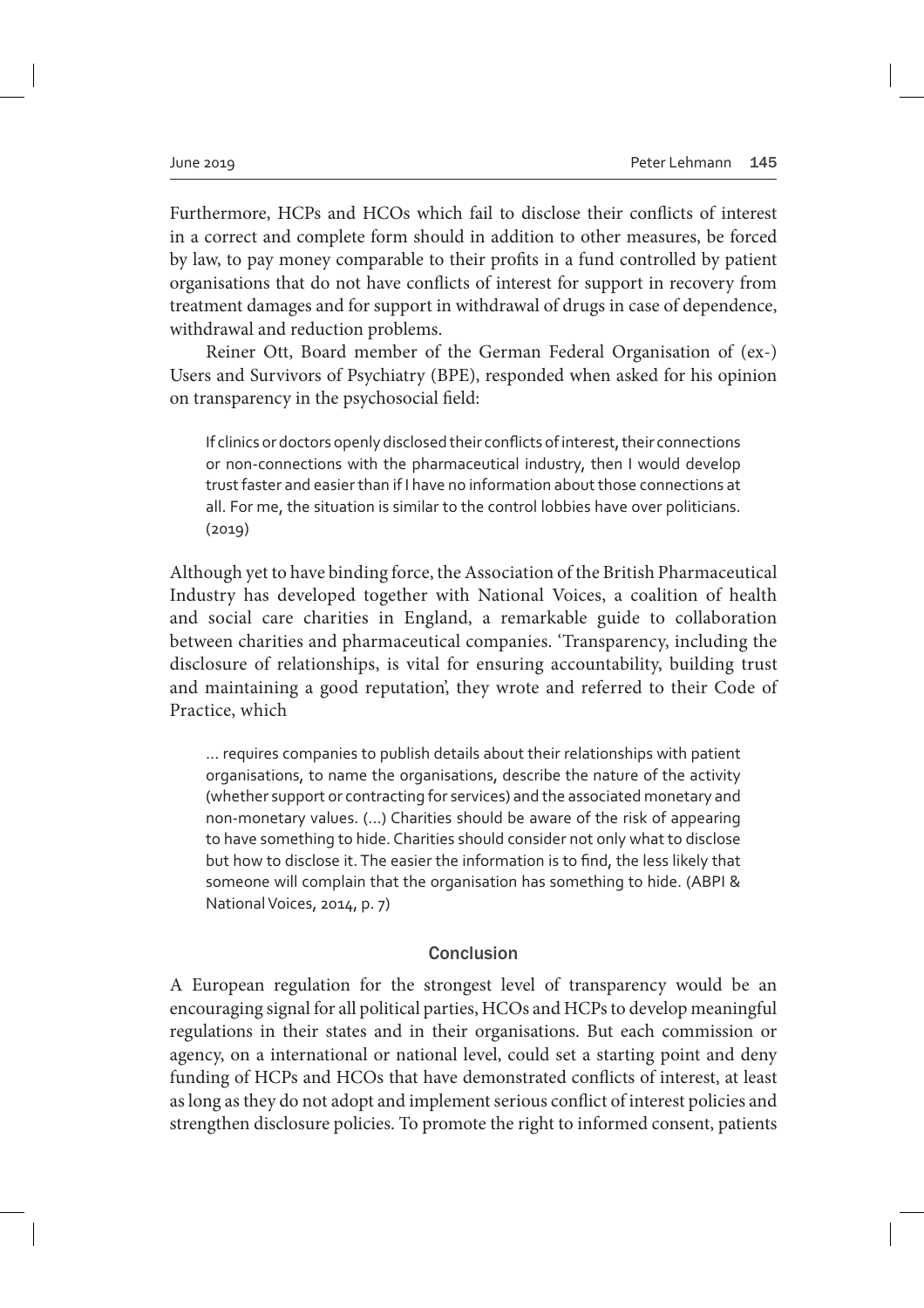and their confidants should have unlimited access to results of studies and reports on adverse effects on all levels, also if not published.

Transparency would allow all stakeholders to build an independent opinion about statements coming from HCPs and HCOs if the transfers of values between the health care industry and them were fully transparent. Monitoring and prevention systems could be improved if transparency is enforced. This would prevent patients from developing diseases due to adverse effects of drugs administered. Absences from work, sick leave and early retirement would also decline, as would medical costs, which would otherwise have to be borne by health insurance funds, the general population, and state health care institutions. Full disclosure of conflicts of interest, based on strong regulations, would enhance the credibility of all stakeholders, drug companies included; it would have a winwin outcome.

## **References**

- ABPI (Association of the British Pharmaceutical Industry) / National Voices (2014). *Working together, delivering for patients. A guide to collaboration between charities and pharmaceutical companies in the UK.* Internet resource www.abpi.org.uk/media/1663/ abpi\_nv\_quide\_final.pdf
- Aderhold V (2010). *Neuroleptika zwischen Nutzen und Schaden: Minimale Anwendung von Neuroleptika – ein Update.* [Online.] Available at www.dgsp-ev.de/fileadmin/user\_files/ dgsp/pdfs/Texte\_Anmeldecoupons/Aderhold\_Antipsychotika\_Update.pdf
- Angell M (2004). *The truth about the drug companies: How they deceive us and what to do about it.* New York: Random House.
- Ansari P & Ansari S (2016). *Unglück auf Rezept Die Antidepressiva-Lüge und ihre Folgen.* Stuttgart: Klett-Cotta.
- Associated Press (October 6, 2005). Lilly to pay nearly \$700M to settle Zyprexa claims. *USA today*. [Online.] Available at https://usatoday30.usatoday.com/money/industries/ health/drugs/2005-06-10-lilly-zyprexa\_x.htm
- Chang CK, Hayes RD, Perera G, et al*.* (2011). Life expectancy at birth for people with serious mental illness and other major disorders from a secondary mental health care case register in London. *PLoS One, 6,* e19590. [Online.] Available at http://journals.plos.org/ plosone/article?id=10.1371/journal.pone.0019590
- Chomsky N (2005). Universals of human nature. *Psychotherapy and Psychosomatics, 74:* 263– 268. Available at www.karger.com/Article/Pdf/86316
- Colton CWU & Manderscheid RW (2006). Congruencies in increased mortality rates, years of potential life lost, and causes of death among public mental health clients in eight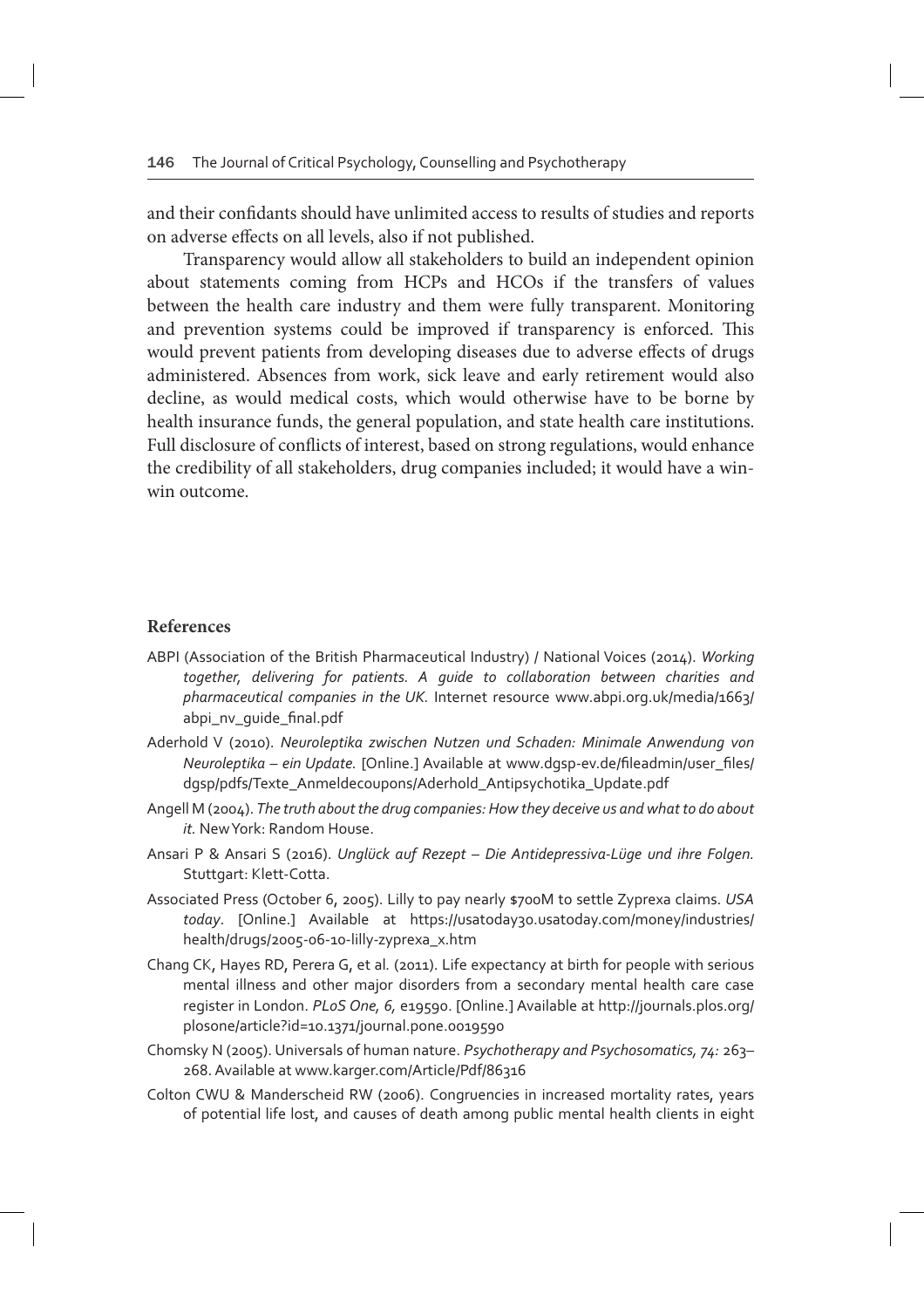states. *Preventing Chronic Disease, 3*(20): 1–14. Available at www.ncbi.nlm.nih.gov/pmc/ articles/PMC1563985/

- Conclusions of "Balancing Mental Health Promotion and Mental Health Care". In World Health Organization / European Commission (1999), *Balancing mental health promotion and mental health care: A joint World Health Organization / European Commission meeting*  (pp. 9–10)*.* Broschure MNH/NAM/99.2. Brussels: World Health Organization. Available at www.peter-lehmann-publishing.com/articles/others/consensus
- Cosgrove L & Krimsky S (2012). A comparison of *DSM-IV* and *DSM-s* panel members' financial associations with industry: A pernicious problem persists. *PLoS Medicine, 9*, e1001190. [Online.] Available at https://journals.plos.org/plosmedicine/article?id=10.1371/journal. pmed.1001190
- Cosgrove L, Krimsky S, Wheeler EE, et al. (2014). Tripartite conflicts of interest and high stakes patent extensions in the *DSM-5*. *Psychotherapy and Psychosomatics, 83:* 106–113. Available at www.karger.com/article/fulltext/357499
- Ebner G (2003). Aktuelles aus der Psychopharmakologie. Das Wichtigste vom ECNP-Kongress in Barcelona 05.-09.10.2002. *Psychiatrie*, (1): 29–32.
- ENUSP European Network of (ex-)Users and Survivors of Psychiatry (2019). Organisation's statement. In M. Rodzinka, M. Fallon-Kund, & C. Marinetti, *The way forward for sunshine and transparency laws across Europe* (pp. 65–67), Brussels: Mental Health Europe. Available at https://mhe-sme.org/wp-content/uploads/2019/01/MHE-SHEDDING-LIGHT-REPORT-Final.pdf
- European Public Health Alliance (2001). *Position paper on patient participation.* Internet resource http://enusp.org/wp-content/uploads/2018/12/epha-participation.pdf
- EU (European Union) Transparency Register (May 5, 2009): Global Alliance of Mental Illness Advocacy Networks. Last update: March 20, 2018. Internet Resource http://ec.europa. eu/transparencyregister/public/consultation/displaylobbyist.do?id=50813891737- 43&locale=de&indexation=true
- EU (European Union) Transparency Register (June 2, 2016): European Federation of Associations of Families of People with Mental Illness. Last update: May 16, 2018. Internet Resource http://ec.europa.eu/transparencyregister/public/consultation/displaylobbyist. do?id=228054922076-85&locale=de&indexation=true
- EUFAMI (2017): Annual report 2016. Internet resource http://eufami.org/wp-content/ uploads/2017/06/eufami\_report2016\_final.pdf
- Fava GA (2007). Financial conflicts of interest in psychiatry. World Psychiatry, 6: 19-24. Available at www.ncbi.nlm.nih.gov/pmc/articles/PMC1805729
- Fromm R & Rickelmann R (2010). *Ware Patient. Woran unsere medizinische Versorgung wirklich krankt.* Frankfurt am Main: Eichborn Verlag.
- GAMIAN-Europe (Global Alliance of Mental Illness Advocacy Networks) (undated): Financial Information. 2017-2018. Internet resource. Available at www.gamian.eu/about-us/ financial-information/
- Gøtzsche PC (2013). *Deadly medicines and organised crime. How Big Pharma has corrupted healthcare*, London: Ratcliffe.
- Gøtzsche, PC (2015). *Deadly psychiatry and organised denial.* Copenhagen: People's Press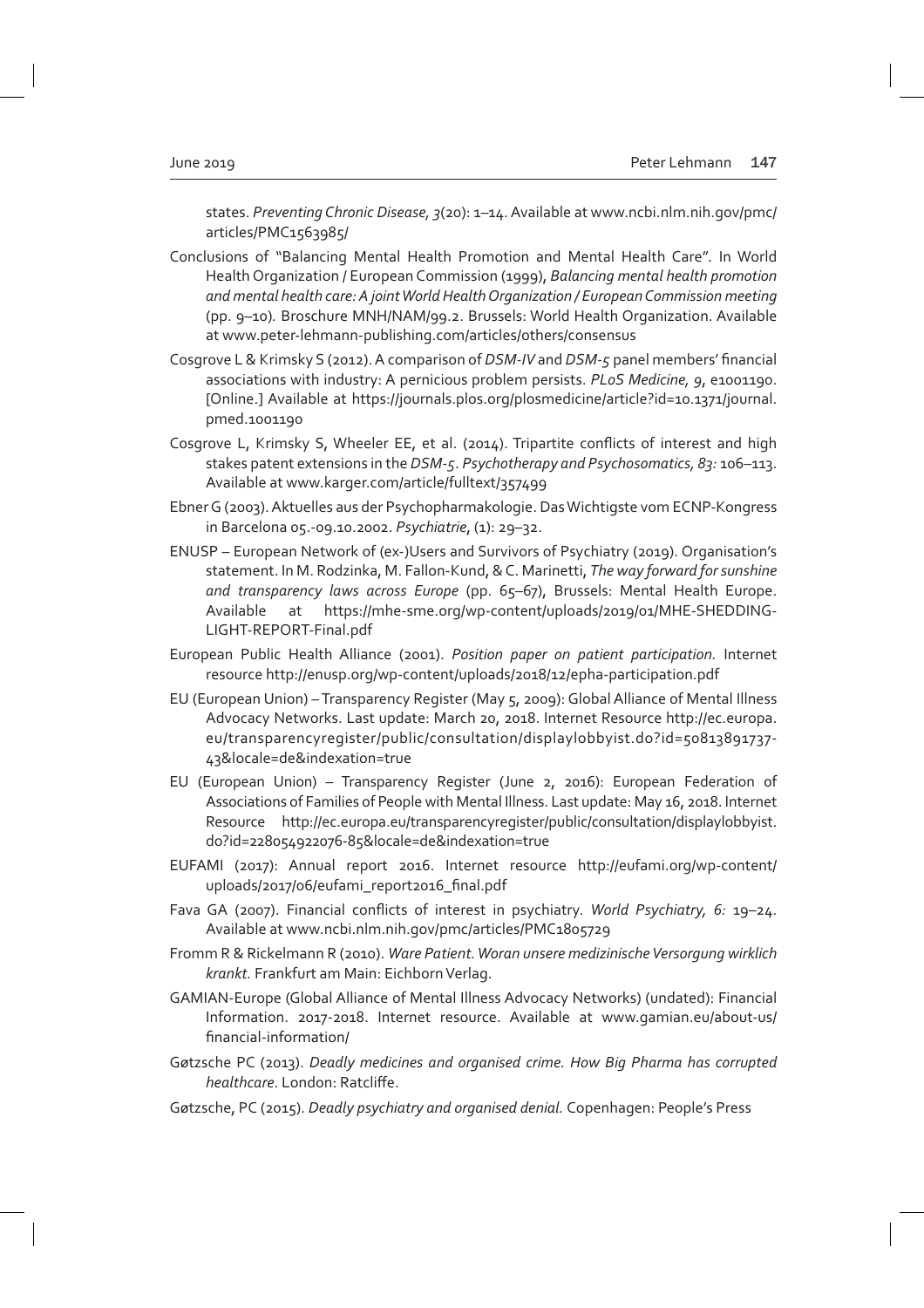- Heim E, Langfeldt M & Lehmann P (2019). Die Wiederkehr des Elektroschocks Legitime Therapie oder verantwortungslose Schädigung? Beiträge des Symposiums auf der DGSP-Jahrestagung 2018. *Soziale Psychiatrie, 43*(2): 28–31. Available at www. antipsychiatrieverlag.de/artikel/gesundheit/pdf/eschock-sozialepsychiatrie
- Hengartner MP (February 23, 2019). *Wie glaubwürdig ist Evidenzbasierte Medizin? Eine Kritik am Beispiel der Antidepressiva.* Inaugural lecture at the Medical Department of the University of Zurich. Online publication from February 26, 2019. Available at https:// tube.switch.ch/cast/videos/0617c80b-2abb-4736-85bd-4604a2d99869
- Hengartner MP (2017). Methodological flaws, conflicts of interest, and scientific fallacies: Implications for the evaluation of antidepressants' efficacy and harm. Frontiers in *Psychiatry, 8:* 275. Published online December 7, 2017, doi: 10.3389/fpsyt.2017.00275. Available at www.ncbi.nlm.nih.gov/pmc/articles/PMC5725408/
- Janssen Pharmaceuticals, Inc. (2012). The importance of total wellness. *Choices in Recovery Support and Information for Schizophrenia, Schizoaffective, and Bipolar Disorder, 9(2): 12*
- Kaufmann M & Lehmann P (2019). Überfällige ärztliche Hilfen beim Absetzen von Antidepressiva und Neuroleptika. *NeuroTransmitter, 30*(xxx), pp. xxx-xxx.
- Keller M (2005a). Pharmaindustrie Geben und einnehmen. Selbsthilfegruppen sind für Schwerkranke ein letzter Halt – dabei arbeiten sie oft mit Pharmakonzernen zusammen und riskieren ihre Glaubwürdigkeit. *Die Zeit*, (21). Online edition. Available at www.zeit. de/2005/21/Pharmafirmen neu
- Keller M (2005b). Bloß keine Abhängigkeiten! Selbsthilfegruppen von Patienten sollen offenlegen, von wem sie Geld erhalten. *Die Zeit*, (21). Online edition. Available at www. zeit.de/2005/21/Selbsthilfe-Interview
- Kranz H (1964). Schlusswort. In H. Kranz & K. Heinrich (Eds.), *Begleitwirkungen und Misserfolge der psychiatrischen Pharmakotherapie* (pp.201–202)*.* Stuttgart: Thieme.
- Langfeldt M (2017). Ein medizinjuristisches Nachwort. In P. Lehmann, V. Aderhold, M. Rufer, et al., *Neue Antidepressiva, atypische Neuroleptika - Risiken, Placebo-Effekte*, *Niedrigdosierung und Alternativen* (pp. 234–237)*.* Berlin / Shrewsbury: Peter Lehmann Publishing.
- Laursen TM, Munk-Olsen T & Vestergaard M (2012). Life expectancy and cardiovascular mortality in persons with schizophrenia. *Current Opinion in Psychiatry, 25*: 83–88.
- Law J (2007). *Big Pharma Das internationale Geschäft mit der Krankheit*. Düsseldorf: Patmos
- Lehmann P (1996). Ein Quatrolog der besonderen Art Psychiatriebetroffene, Eltern, Psychiater und Industrie im Gespräch. *Psychosoziale Umschau, 11*(2): v. Available at www.antipsychiatrieverlag.de/artikel/reform/quatro
- Lehmann P (1997). For and against psychotropic drugs Proposal as position-paper for the European Network of (ex-) Users and Survivors of Psychiatry. *European Newsletter of (ex-) Users and Survivors of Psychiatry* (6): 4–5. Available at www.peter-lehmann-publishing.com/ articles/lehmann/for\_against
- Lehmann P (2005). All about PSY DREAM: Psychiatric drug registration, evaluation and allinclusive monitoring. *Epidemiologia e psichiatria sociale, 14*(1): 15–21. Available at www. peter-lehmann-publishing.com/articles/lehmann/epidemiologia\_2005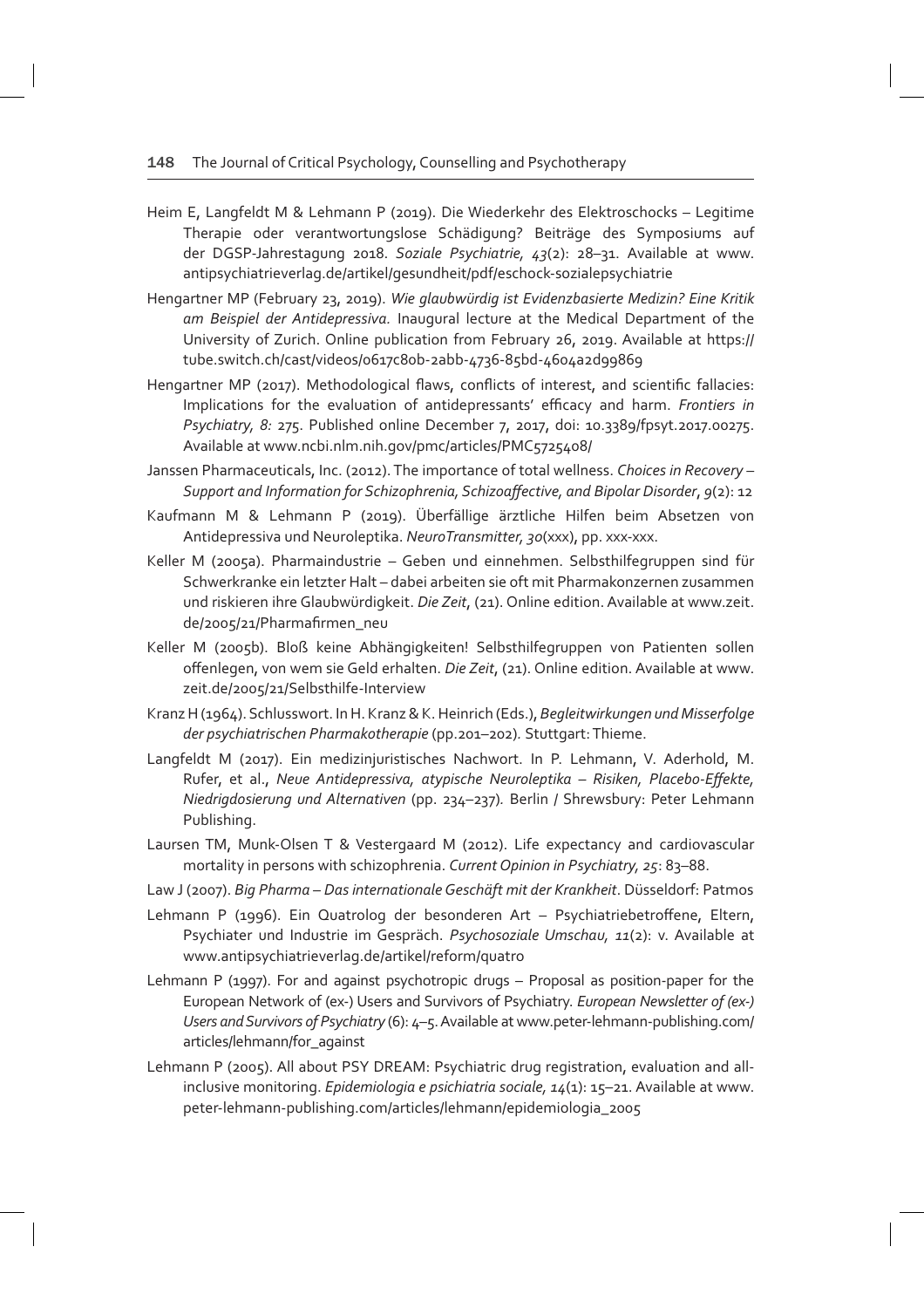- Lehmann P (2009). A snapshot of users and survivors of psychiatry on the international stage. *Journal of Critical Psychology, Counselling and Psychotherapy, 9*(1): 32–42. Available at www.peter-lehmann-publishing.com/articles/lehmann/pdf/inter2008e
- Lehmann P (2010). Atypische Neuroleptika: Immer teurer, immer besser. Pflegen: *psychosozial –Zeitschrift für professionelle psychiatrische Arbeit, 1*(3): 32–37. Available at www.antipsychiatrieverlag.de/artikel/gesundheit/pdf/pflegen-atypische / www. antipsychiatrieverlag.de/artikel/gesundheit/pdf/atypische-2010 (unshortened manuscript)
- Lehmann P (2013). Wie aktuell ist eigentlich noch Franco Basaglia? Psychiater, Psychotherapeuten und die reduzierte Lebenserwartung psychiatrischer Patienten. *Psychotherapie-Wissenschaft / Science Psychothérapeutique, 3*(2): 79–89. Available at www.psychotherapie-wissenschaft.info/index.php/psywis/article/view/169/229
- Lehmann P (2017). Risiken und Schäden neuer Antidepressiva und *atypischer* Neuroleptika. In P. Lehmann, V. Aderhold, M. Rufer, et al., *Neue Antidepressiva, atypische Neuroleptika Ȃ ǡ Ǧơǡ*  (pp. 19–174)*.* Berlin / Shrewsbury: Peter Lehmann Publishing.
- Lehmann P (2018). Teaching withdrawal of antipsychotics and antidepressants to professionals and recipients. In: C. Newnes & L. Golding (Eds.), *Teaching critical psychology: International perspectives*. Abingdon / New York: Routledge 2018: 148–169.
- Lehmann P (2019a). Paradigm shift: Treatment alternatives to psychiatric drugs, with particular reference to LMICs. In L. Davidson (Ed.), *The Routledge handbook of international development, mental health and wellbeing*. Abingdon / New York: Routledge (in print).
- Lehmann P (2019b). Die Wiederkehr des Elektroschocks Legitime Therapie oder verantwortungslose Schädigung? Die Symposiumsbeiträge von Eva Heim, Marina Langfeldt & Peter Lehmann. *Rundbrief des Bundesverbands Psychiatrie-Erfahrener*, (1): 4–11. Available at www.antipsychiatrieverlag.de/artikel/bpe-rundbrief/2019.1.eschock
- Manderscheid RW (2006). The quiet tragedy of premature death among mental health consumers. *National Council News*, (September): 1 & 10.
- Manderscheid RW (2009). Premature death among state mental health agency consumers: Assessing progress in addressing a quiet tragedy. *International Journal of Public Health, 54* (Suppl. 1): 7–8.
- MHE Mental Health Europe (2019, January 23). *Shedding light.* Internet resource https:// mhe-sme.org/shedding-light
- Möller H-J (1986). Neuroleptika als Tranquilizer: Indikationen und Gefahren. *Medizinische Klinik, 81:* 385–388.
- Möller H-J (2009). Unipolare depressive Erkrankungen. *Nervenarzt, 80:* 513–514.
- NetzG-RLP Landesnetzwerk Selbsthilfe seelische Gesundheit Rheinland-Pfalz (Eds.) (2018a). Aufklärungsbögen Antipsychotika. Produced in collaboration with the Rhein-Mosel-Fachklinik Andernach, the Rheinhessen-Fachklinik Alzey, the Pfalzklinikum Klingenmünster, V. Aderhold, & P. Lehmann. 2nd edition. Trier: NetzG-RLP. Available at www.antipsychiatrieverlag.de/artikel/gesundheit/pdf/aufklaerung-nl
- NetzG-RLP Landesnetzwerk Selbsthilfe seelische Gesundheit Rheinland-Pfalz (Eds.)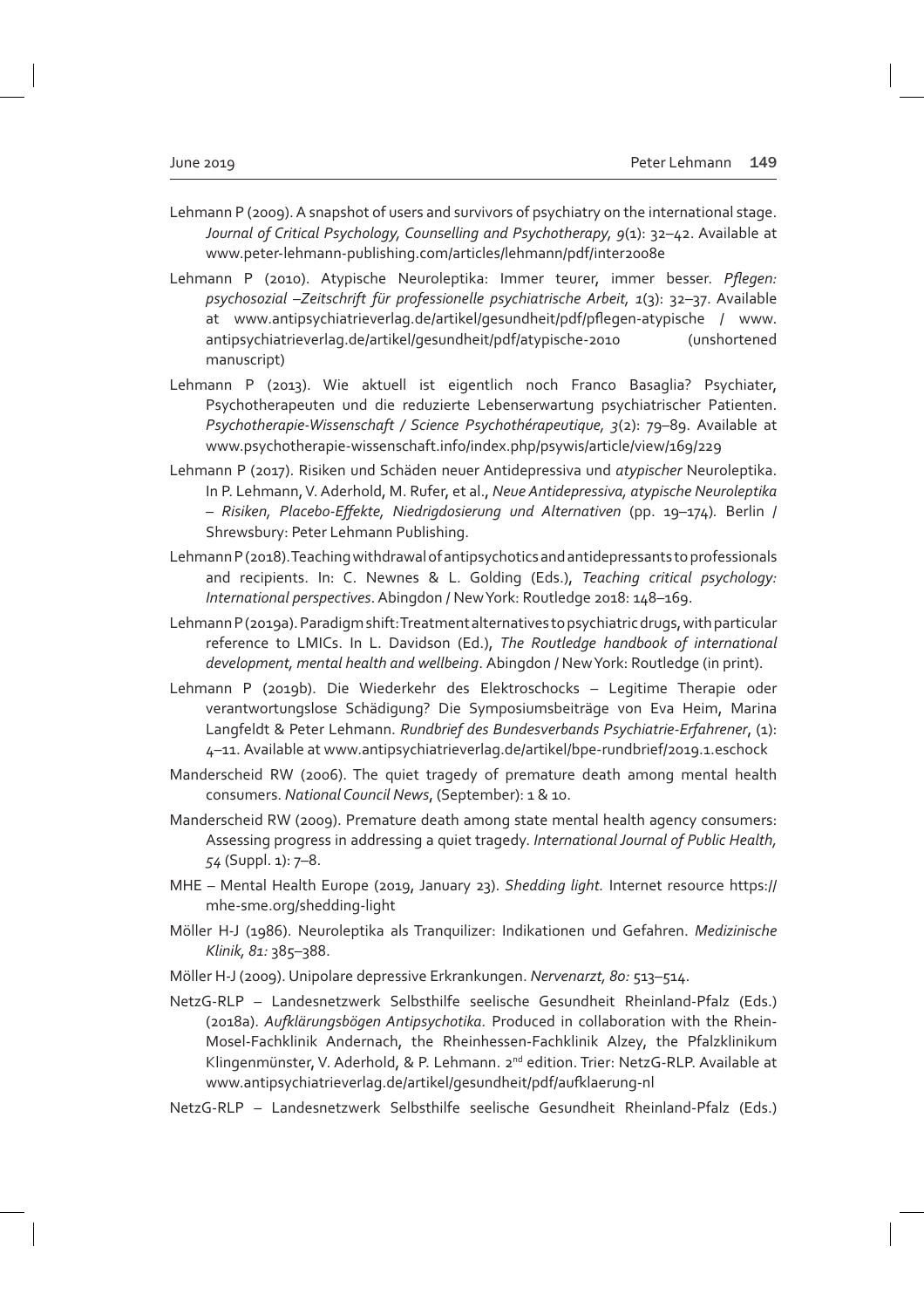(2018b). Aufklärungsbögen Antidepressiva. Produced in collaboration with the Rhein-Mosel-Fachklinik Andernach, the Rheinhessen-Fachklinik Alzey, the Pfalzklinikum Klingenmünster, the Krankenhaus zum Guten Hirten Ludwigshafen, M. Kaufmann, P. Lehmann, & A. Pesch, Trier: NetzG-RLP. Availabe at www.antipsychiatrieverlag.de/ artikel/gesundheit/pdf/aufklaerung-ad

- NetzG-RLP Landesnetzwerk Selbsthilfe seelische Gesundheit Rheinland-Pfalz (Eds.) (2018c). Aufklärungsbögen Antipsychotika in Leichter Sprache. Produced in collaboration with the Rhein-Mosel-Fachklinik Andernach, the Rheinhessen-Fachklinik Alzey, the Pfalzklinikum Klingenmünster, V. Aderhold, & P. Lehmann. 2nd edition. Trier: NetzG-RLP. Available at www.antipsychiatrieverlag.de/artikel/gesundheit/pdf//aufklaerung-nl-ls
- NetzG-RLP Landesnetzwerk Selbsthilfe seelische Gesundheit Rheinland-Pfalz NetzG-RLP (Eds.) (2018d). Aufklärungsbögen Antidepressiva in Leichter Sprache. Produced in collaboration with the Rhein-Mosel-Fachklinik Andernach, the Rheinhessen-Fachklinik Alzey, the Pfalzklinikum Klingenmünster, the Krankenhaus zum Guten Hirten Ludwigshafen, M. Kaufmann, P. Lehmann, & A. Pesch. Trier: NetzG-RLP. Available at www.antipsychiatrieverlag.de/artikel/gesundheit/pdf/aufklaerung-ad-ls
- NetzG-RLP Landesnetzwerk Selbsthilfe seelische Gesundheit Rheinland-Pfalz (Eds.) (2018e). Aufklärungsbögen Antipsychotika in deutscher, englischer, französischer, *polnischer, spanischer, rumänischer, serbokroatischer, türkischer, russischer und arabischer Sprache*. Produced in collaboration with the Rhein-Mosel-Fachklinik Andernach, the Rheinhessen-Fachklinik Alzey, the Pfalzklinikum Klingenmünster, V. Aderhold, & P. Lehmann. Trier: NetzG-RLP. Available at www.antipsychiatrieverlag.de/artikel/ gesundheit/pdf//aufklaerung-nl-inter
- Newman SC & Bland RC (1991). Mortality in a cohort of patients with schizophrenia: A record linkage study. *Canadian Journal of Psychiatry, 36:* 239–245.
- Ösby U, Correia N, Brandt L*,* et al. (2000). Mortality and causes of death in schizophrenia in Stockholm county, Sweden. *Schizophrenia Research, 45*: 21–28.
- Olsen G (2009). *Confessions of an Rx drug pusher.* Bloomington, IN: iUniverse.
- Ott R (2019, January 11). Personal communication.
- Perlis RH, Perlis CS, Wu Y, et al. (2005). Industry sponsorship and financial conflict of interest in the reporting of clinical trials in psychiatry. *American Journal of Psychiatry, 162:*. 1957– 1960. Available at https://ajp.psychiatryonline.org/doi/pdf/10.1176/appi.ajp.162.10.1957
- PsychRights Law Project for Psychiatric Rights (2006): Case XX and The Zyprexa Papers Scandal. Internet resource http://psychrights.org/States/Alaska/CaseXX.htm
- *Report of the Special Rapporteur on the right of everyone to the enjoyment of the highest attainable standard of physical and mental health* (2017, March 28). United Nations General Assembly, A/HRC/35/21: 5–6. Internet resource https://documents-dds-ny. un.org/doc/UNDOC/GEN/G17/076/04/PDF/G1707604.pdf?OpenElement
- Ringen PA, Engh JA, Birkenaes AB, et al. (2014). Increased mortality in schizophrenia due to cardiovascular disease – A non-systematic review of epidemiology, possible causes, and interventions. *Frontiers in Psychiatry*, 5, Article 137, published online September 26, 2014, doi: 10.3389/fpsyt.2014.00137. Available at www.ncbi.nlm.nih.gov/pmc/articles/ PMC4175996/